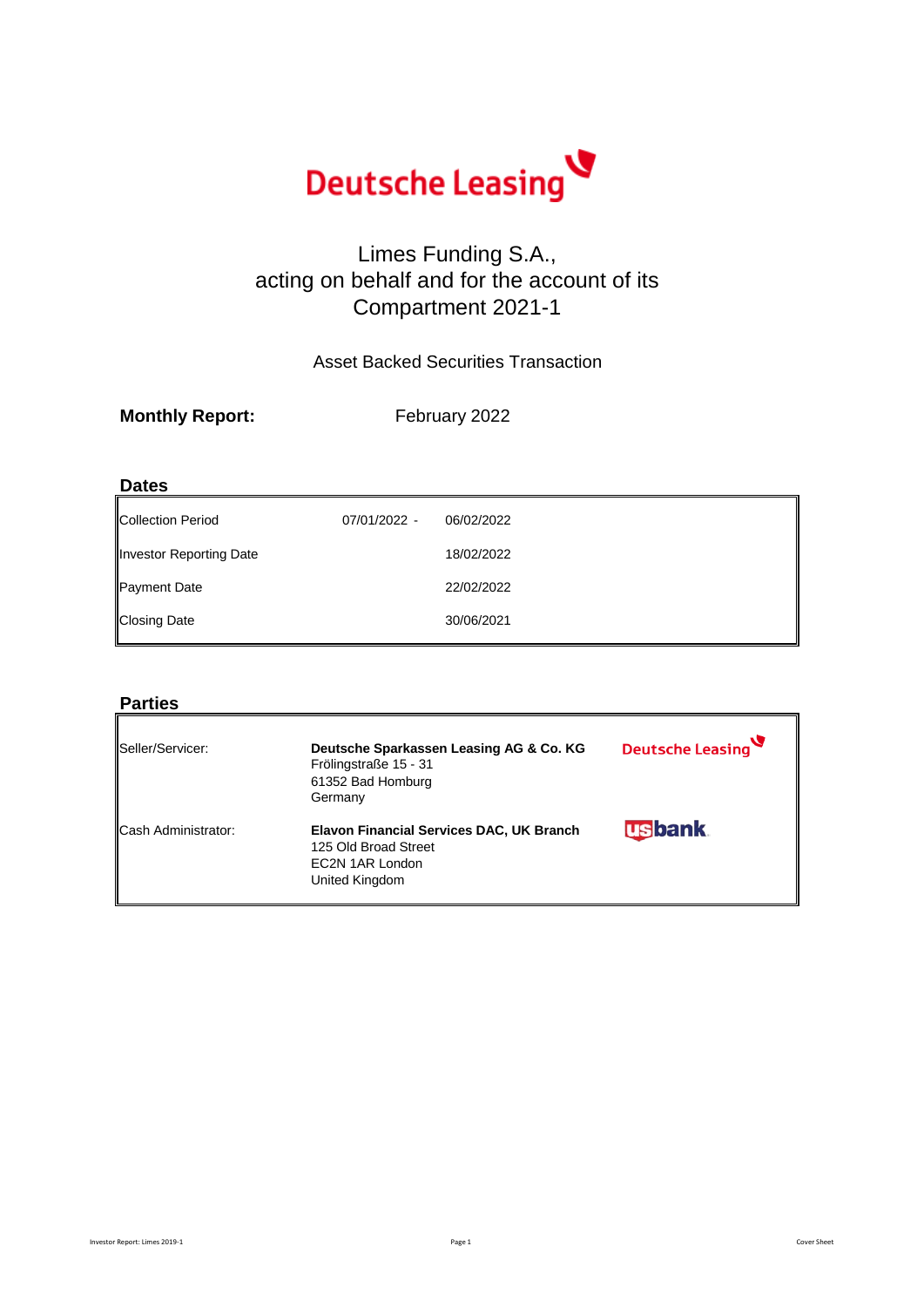Investor Reporting Date: 18 February 2022 Payment Date: 22 February 2022 Monthly Collection Period: 07 January 2022 - 06 February 2022 Interest Period: 24 January 2022 - 22 February 2022 Period Number: 8

# **Table of Contents**

| Parties                      | Go to ' Parties'              |
|------------------------------|-------------------------------|
| <b>Counterparty History</b>  | Go to 'Counterparty History'  |
| <b>Dates</b>                 | Go to 'Dates'                 |
| <b>Counterparty Ratings</b>  | Go to 'Counterparty Ratings'  |
| Notes                        | Go to 'Notes'                 |
| <b>Issuer Accounts</b>       | Go to 'Issuer Accounts'       |
| <b>Swap</b>                  | Go to 'Swap'                  |
| <b>ADA &amp; PoP</b>         | Go to 'ADA & PoP'             |
| Risk Retention               | Go to 'Risk Retention'        |
| <b>Collection Report</b>     | Go to 'Collection Report'     |
| Performance                  | Go to 'Performance'           |
| <b>Amortisation Schedule</b> | Go to 'Amortisation Schedule' |
| <b>Stratification Tables</b> | Go to 'Stratification Tables' |
| Glossary                     | Go to 'Glossary'              |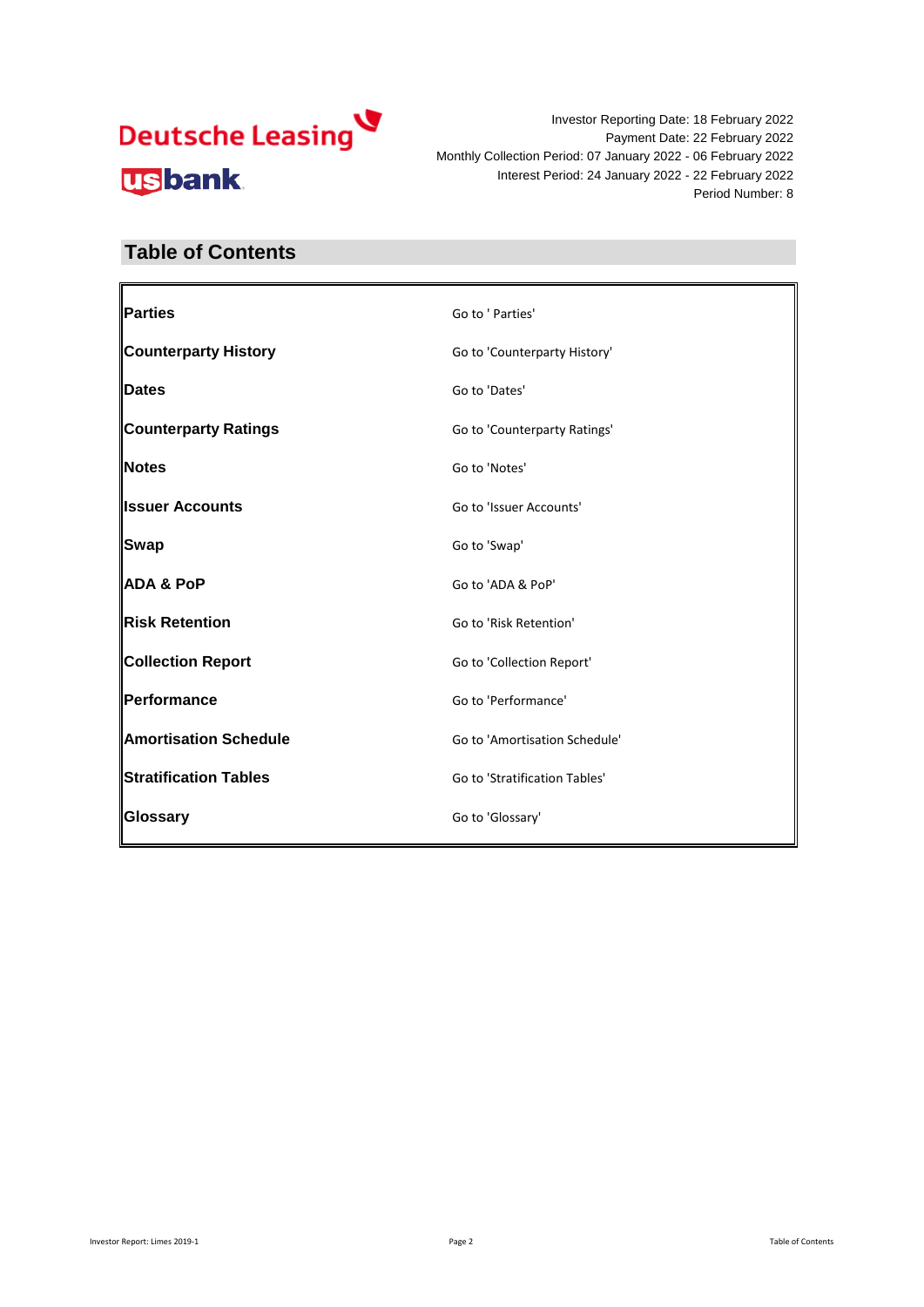

#### **Transaction Parties**

| Issuer                                                        | Limes Funding S.A., acting on behalf and for<br>the account of its Compartment Limes 2019-1<br>6, Rue Eugène Ruppert<br>2453 Luxembourg<br>Luxembourg<br>LU-LimesFunding@Intertrustgroup.com<br>+352 26 449993 |
|---------------------------------------------------------------|----------------------------------------------------------------------------------------------------------------------------------------------------------------------------------------------------------------|
| Seller / Servicer /<br>Subordinated Lender                    | Deutsche Sparkassen Leasing AG & Co. KG<br>Frölingstraße 15 - 31<br>61352 Bad Homburg<br>Germany<br>ruediger.moll@deutsche-leasing.com<br>+49 6172 88-1383                                                     |
| Corporate Services Provider /<br>Back-up Servicer Facilitator | Intertrust (Luxembourg) S.a.r.l.<br>6 Rue Eugène Ruppert<br>2453 Luxembourg<br>Luxembourg<br>LU-LimesFunding@Intertrustgroup.com<br>+352 26 449993                                                             |
| Swap Counterparty                                             | <b>DZ Bank AG</b><br>Platz der Republik<br>60325 Frankfurt am Main<br>Germany<br>tom.oelrich@dzbank.de<br>+49 69 7447 4341                                                                                     |
| Trustee                                                       | <b>Intertrust Trustees GmbH</b><br>Eschersheimer Landstraße 14<br>60322 Frankfurt am Main<br>Federal Republic of Germany<br>Frankfurt@intertrustgroup.com<br>+49 69 64350 8913                                 |
| Data Trustee                                                  | Data Custody Agent Services B.V.<br>Prins Bernhardplein 200<br>1097 JB Amsterdam<br>Netherlands<br>cmsstructuring@intertrustgroup.com                                                                          |
| Account Bank / Paying Agent /<br>Interest Determination Agent | <b>Elavon Financial Services DAC</b><br>Block F1, Cherrywood Business Park<br>Cherrywood, Dublin 18<br>D18 W2X7 Ireland<br>Dublin.mbs@usbank.com / mbs.erg.london@usbank.com<br>+44 207 330 2144               |
| Registrar                                                     | <b>Elavon Financial Services DAC</b><br>Block F1, Cherrywood Business Park<br>Cherrywood, Dublin 18<br>D18 W2X7 Ireland<br>MBS.ERG.London@USBank.com<br>+44 207 330 2000                                       |
| Cash Administrator                                            | U.S. Bank Global Corporate Trust Limited<br>125 Old Broad Street<br>EC2N 1AR London<br>United Kingdom<br>Dublin.mbs@usbank.com / mbs.erg.london@usbank.com<br>+44 207 330 2144                                 |
| Rating Agency                                                 | Fitch Ratings - a branch of Fitch Ratings Ireland Limited<br>Neue Mainzer Straße 46-50<br>60311 Frankfurt am Main<br>Germany<br>abssurveillance@fitchratings.com                                               |
| Rating Agency                                                 | S&P Global Ratings Europe Limited (Niederlassung Deutschland)<br>OpernTurm<br>Bockenheimer Landstraße 2<br>60306 Frankfurt am Main<br>Germany<br>ABSEuropeanSurveillance@standardandpoors.com                  |
| Arranger /<br>Joint Lead Manager                              | Société Générale S.A.<br>29 Boulevard Haussmann<br>75009 Paris<br>France<br>jan.groesser@sgcib.com<br>+49 69 7174 225                                                                                          |
| Joint Lead Manager                                            | <b>Bayerische Landesbank</b><br>Brienner Straße 18<br>80333 Munich<br>Federal Republic of Germany<br>Marc.Wolf@bayernlb.co.uk                                                                                  |
| Manager                                                       | DZ Bank AG<br>Platz der Republik<br>60325 Frankfurt am Main<br>Germany<br>tom.oelrich@dzbank.de                                                                                                                |
| Manager                                                       | Landesbank Baden-Württemberg<br>Am Hauptbahnhof 2<br>70173 Stuttgart<br>Germany<br>Juergen.Groth@lbbw.de<br>+49 711 12749721                                                                                   |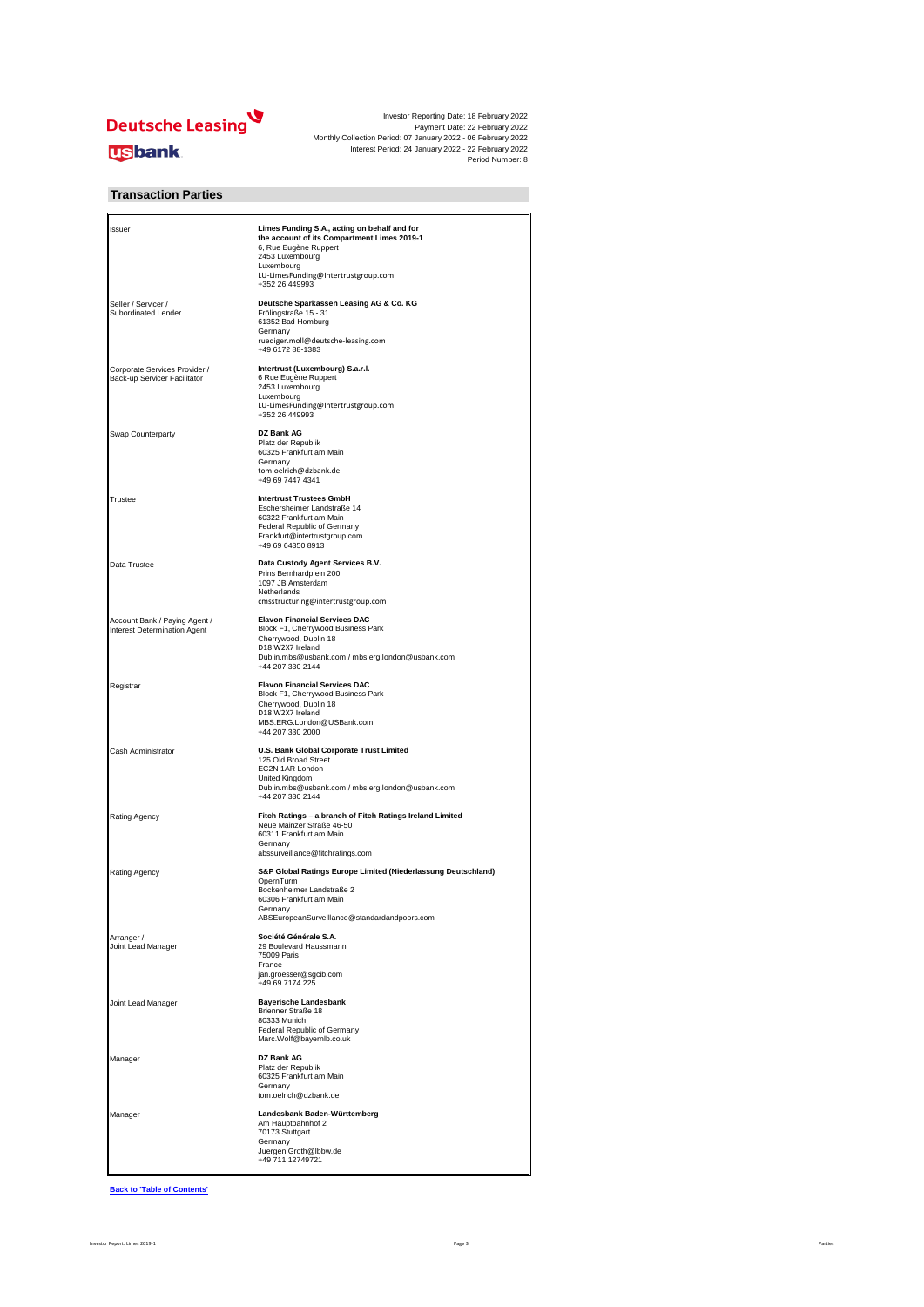

### **Counterparty History**

| Party |  |  |
|-------|--|--|
|       |  |  |
|       |  |  |
|       |  |  |
|       |  |  |
|       |  |  |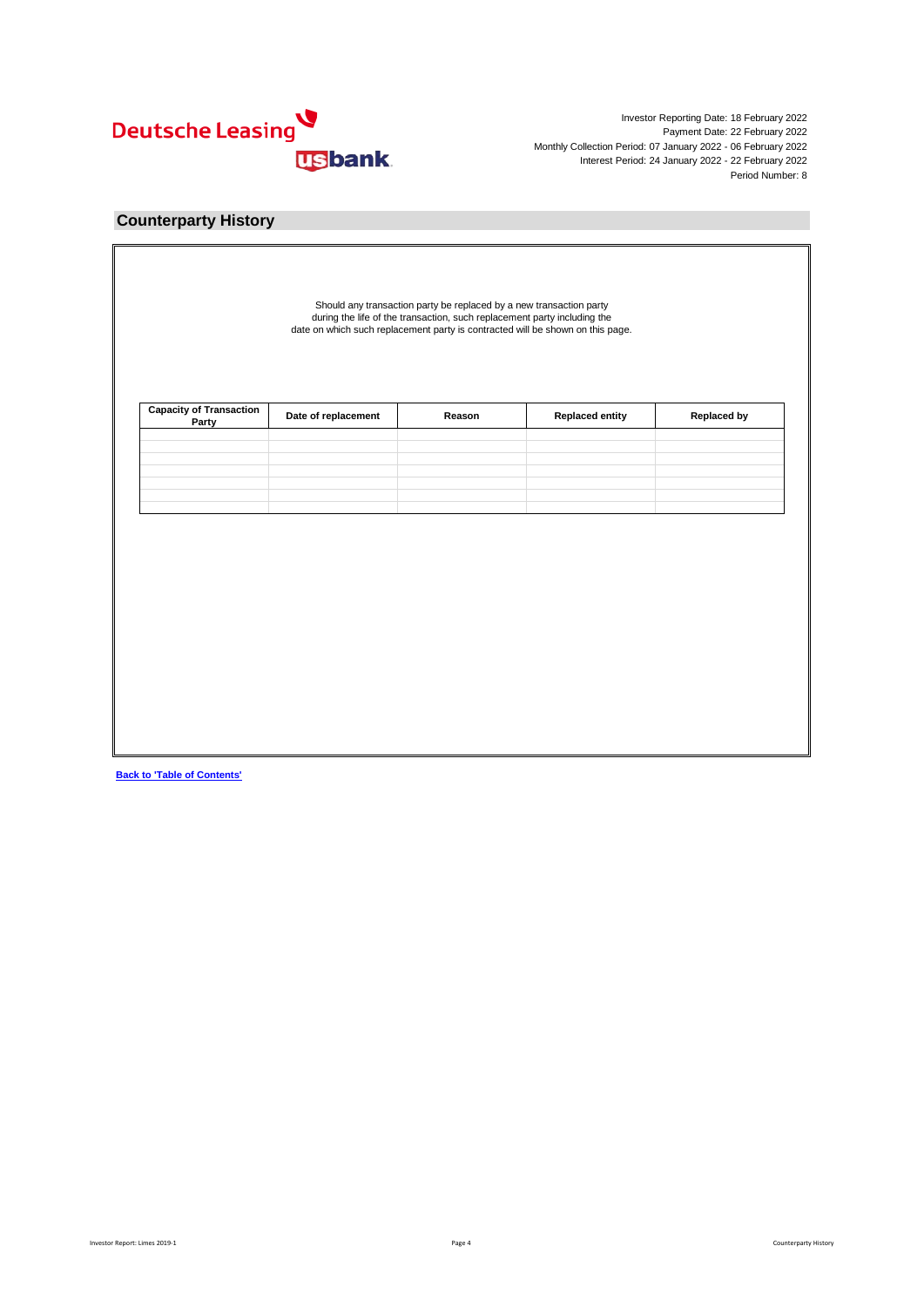

## **Dates**

| Initial Cut-Off Date                    | 07/06/2021 |            |      |
|-----------------------------------------|------------|------------|------|
| <b>Closing Date</b>                     | 30/06/2021 |            |      |
| <b>Final Maturity Date</b>              | 22/09/2030 |            |      |
|                                         |            |            | Days |
| Collection Period (from incl. to incl.) | 07/01/2022 | 06/02/2022 | 31   |
| Interest Period (from incl. to excl.)   | 24/01/2022 | 22/02/2022 | 29   |
|                                         |            |            |      |
| <b>Reporting Period</b>                 | 8          |            |      |
| Interest Determination Date             | 20/01/2022 |            |      |
| Cut-Off Date                            | 06/02/2022 |            |      |
| <b>Investor Reporting Date</b>          | 18/02/2022 |            |      |
| <b>Payment Date</b>                     | 22/02/2022 |            |      |
| Next Payment Date                       | 22/03/2022 |            |      |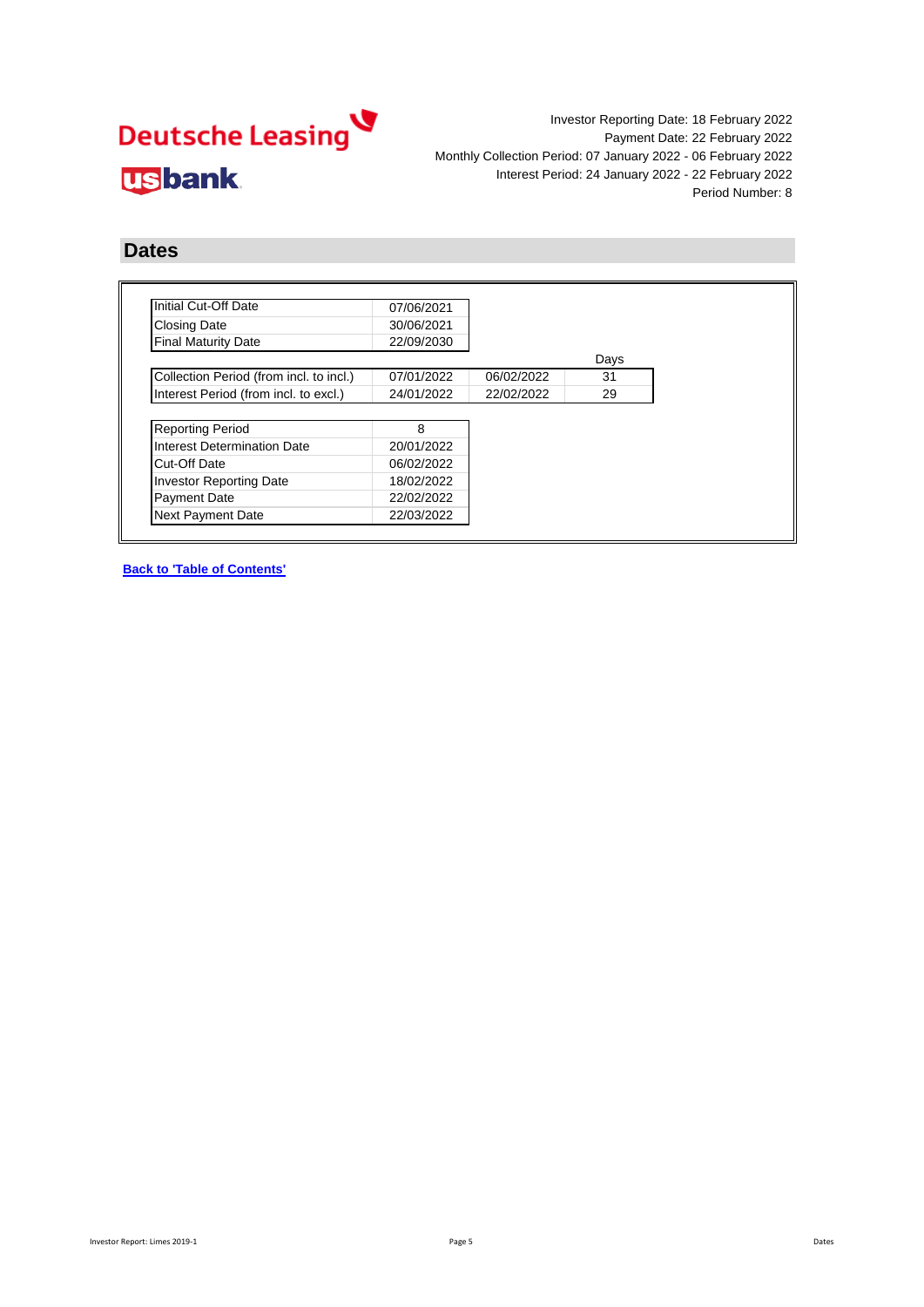#### **Counterparty Ratings**

|                          |                                          |       | Fitch                                           |                |              | S&P     |      |   |                                                 |         |                    |                                        |
|--------------------------|------------------------------------------|-------|-------------------------------------------------|----------------|--------------|---------|------|---|-------------------------------------------------|---------|--------------------|----------------------------------------|
|                          |                                          |       | Current                                         |                | Required     | Current |      |   | Required                                        | Trigger | Event              | Consequence                            |
|                          |                                          |       | short-term   long-term   short-term   long-term |                |              |         |      |   | short-term   long-term   short-term   long-term | Breach? |                    |                                        |
|                          |                                          |       |                                                 |                |              |         |      |   |                                                 |         |                    |                                        |
| <b>Account Bank</b>      | Elavon Financial Services DAC, UK Branch | $F1+$ | AA-                                             | F <sub>1</sub> | $\mathsf{A}$ | $A-1+$  | AA-  | ٠ | ñ                                               | No      | Replacement        | Account Bank must be replaced          |
|                          |                                          |       |                                                 |                |              |         |      |   |                                                 |         |                    |                                        |
| <b>Swap Counterparty</b> | DZ Bank                                  | $F1+$ | AA-                                             | F1             | A            | $A-1$   | $A+$ |   | A-                                              | No      | Collateral posting | Swap Counterparty must post collateral |
|                          |                                          |       |                                                 |                |              |         |      |   |                                                 |         |                    |                                        |
| <b>Swap Counterparty</b> | DZ Bank                                  | $F1+$ | AA-                                             | F <sub>3</sub> | BBB-         | $A-1$   | $A+$ |   | A-                                              | No      | Replacement        | Swap Counterparty must be replaced     |
|                          |                                          |       |                                                 |                |              |         |      |   |                                                 |         |                    |                                        |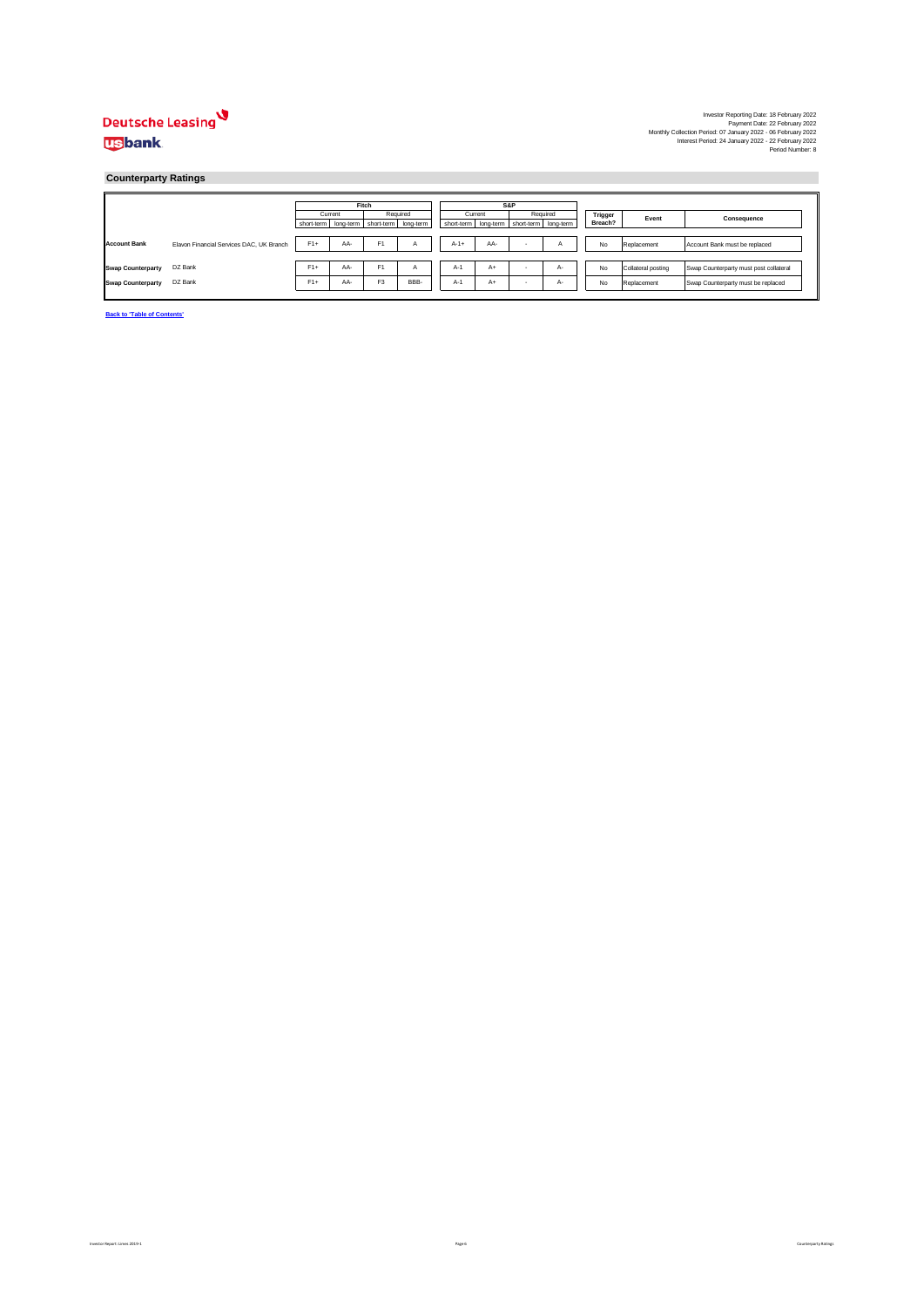Investor Reporting Date: 18 February 2022 Payment Date: 22 February 2022 Monthly Collection Period: 07 January 2022 - 06 February 2022 Interest Period: 24 January 2022 - 22 February 2022 Period Number: 8

**Notes**

|                                                                       | <b>Class A Notes</b>    | <b>Class B Notes</b> | <b>Subordinated Loan</b> |
|-----------------------------------------------------------------------|-------------------------|----------------------|--------------------------|
| Rating at Closing - Fitch                                             | AAA                     | not rated            | not rated                |
| Rating at Closing - S&P                                               | AAA                     | not rated            | not rated                |
| <b>Final Maturity Date</b>                                            | 22/09/2030              | 22/09/2030           | 22/09/2030               |
| <b>ISIN</b>                                                           | XS2349275235            | n.a.                 | n.a.                     |
| Common Code                                                           | 234927523               | n.a.                 | n.a.                     |
| Aggregate Outstanding Note Principal Amount (at Closing)              | 588.200.000             | 61.800.000.00        | 3.250.000.00             |
| Number of Notes                                                       | 5.882                   | $\mathbf{1}$         | n.a.                     |
| Denomination                                                          | 100.000                 | n.a.                 | n.a.                     |
| Coupon Type                                                           | Floating                | Fixed                | Fixed                    |
| <b>Index Rate</b>                                                     | 1 month Euribor         |                      |                          |
| Margin                                                                | 0.70%                   | 1.00%                | 1.50%                    |
| Coupon                                                                | 1 month Euribor + 0.70% | 1.00%                | 1.50%                    |
| <b>Issue Price</b>                                                    | 100.842%                | 100.000%             | n.a.                     |
| Day Count Convention                                                  | Act/360                 | Act/360              | Act/360                  |
| Rating currently - Fitch                                              | AAA                     | not rated            | not rated                |
| Rating currently - S&P                                                | AAA                     | not rated            | not rated                |
| Interest amount due                                                   | 51.702.78               | 49.783.33            | 3.927.08                 |
| Interest amount paid                                                  | 51.702.78               | 49.783.33            | 3.927.08                 |
| Interest amount paid - per EUR 100,000 denomination                   | 8.79                    | n.a.                 | n.a.                     |
| Principal amount paid - per EUR 100,000 denomination                  | 2.928.94                | n.a.                 | n.a.                     |
| Total unpaid interest amount (beginning balance)                      | 0.00                    | 0.00                 | 0.00                     |
| Total unpaid interest amount (ending balance)                         | 0.00                    | 0.00                 | 0.00                     |
|                                                                       |                         |                      |                          |
| Aggregate Outstanding Note Principal Amount (previous Payment Date)   | 461,602,486.13          | 61,800,000.00        | 3,250,000.00             |
| <b>Principal Payment</b>                                              | 17,228,008.76           | 0.00                 | 0.00                     |
| Aggregate Outstanding Note Principal Amount (on current Payment Date) | 444,374,477.37          | 61,800,000.00        | 3.250.000.00             |
|                                                                       | 75.55%                  | 100.00%              | n.a.                     |
|                                                                       |                         |                      |                          |
| Notes Factor<br>Credit Enhancement (at Closing)                       | 10.01%                  | 0.50%                | n.a.                     |

On any Payment Date following the Cut-Off Date on which the Aggregate Outstanding Portfolio Principal Amount represents less than 10 per cent of the Aggregate<br>Outstanding Portfolio Principal Amount as of the Initial Cut-O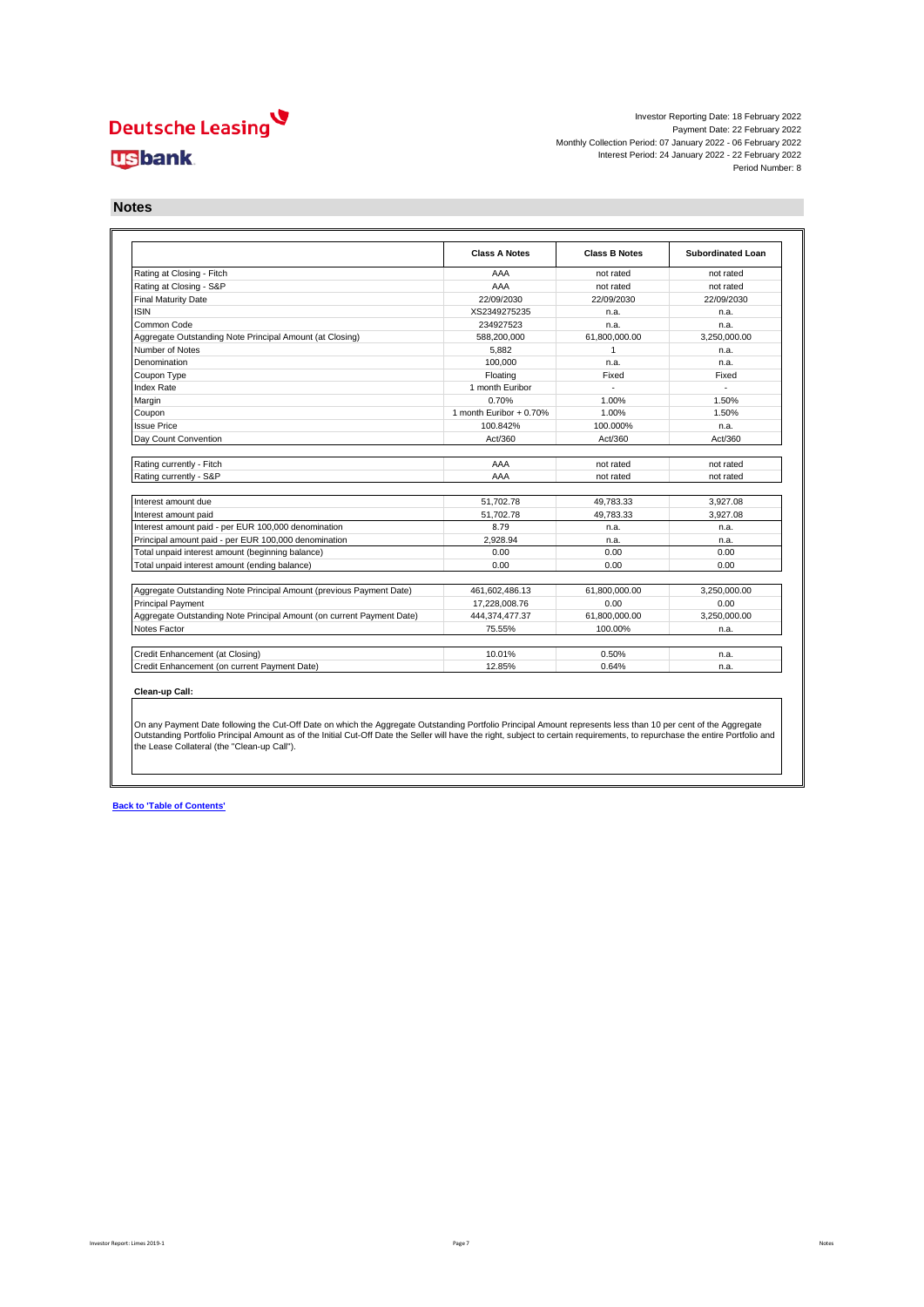

### **Issuer Accounts**

| <b>Distribution Account Ledger</b>                                                   |                |
|--------------------------------------------------------------------------------------|----------------|
| Opening balance (before application of the PoP)                                      | 21,707,927.93  |
| - Amounts paid in the course of the PoP                                              | 21,707,927.93  |
| = Ending balance (after application of the PoP)                                      | 0.00           |
|                                                                                      |                |
| <b>Liquidity Reserve Account Ledger</b>                                              |                |
| Liquidity Reserve Required Amount (previous Payment Date)                            | 3,250,000.00   |
| Liquidity Reserve Required Amount (current Payment Date)                             | 3,250,000.00   |
| Opening balance (before application of the PoP)                                      | 3,250,000.00   |
| Amounts paid to the Distribution Account Ledger                                      | 3,250,000.00   |
| + Amounts paid back to the Liquidity Reserve Account Ledger in the course of the PoP | 3,250,000.00   |
| = Ending balance (after application of the PoP)                                      | 3,250,000.00   |
|                                                                                      |                |
| <b>Commingling Reserve Account Ledger</b>                                            |                |
| Opening balance (before application of the PoP)                                      | 5,600,482.62   |
| + Amounts paid by Deutsche Leasing to the Commingling Reserve Account Ledger         | 0.00           |
| - Amounts withdrawn to flow into the Available Distribution Amount                   | 0.00           |
| <b>Commingling Reserve Excess Amount</b>                                             | 1,836,060.43   |
| = Ending balance (after application of the PoP)                                      | 3,764,422.19   |
|                                                                                      |                |
| Swap Cash Collateral Account                                                         |                |
| Opening balance                                                                      | 0.00           |
| - Amounts paid from the Issuer to the Swap Counterparty                              | 0.00           |
| + Amounts received by the Issuer from the Swap Counterparty                          | 0.00           |
| = Ending balance (after application of the PoP)                                      | 0.00           |
| <b>Commingling Reserve Required Amount</b>                                           | 3,764,422.19   |
| Scheduled Collections for the following Collection Period                            | 16,931,538.26  |
| 0.25% of the Aggregate Outstanding Portfolio Principal Amount                        | 1,265,436.19   |
| <b>Commingling Reserve Reduction Amount</b>                                          | 14,432,552.26  |
|                                                                                      |                |
| <b>Commingling Reserve Reduction Amount</b>                                          | 14,432,552.26  |
| (i) Aggregate Outstanding Portfolio Principal Amount                                 | 506,174,477.37 |
| (ii) difference, if positive, of (A) less (B)                                        | 2.85%          |
| (A)                                                                                  | 12.85%         |
| (B) Minimum Class A Credit Enhancement                                               | 10.00%         |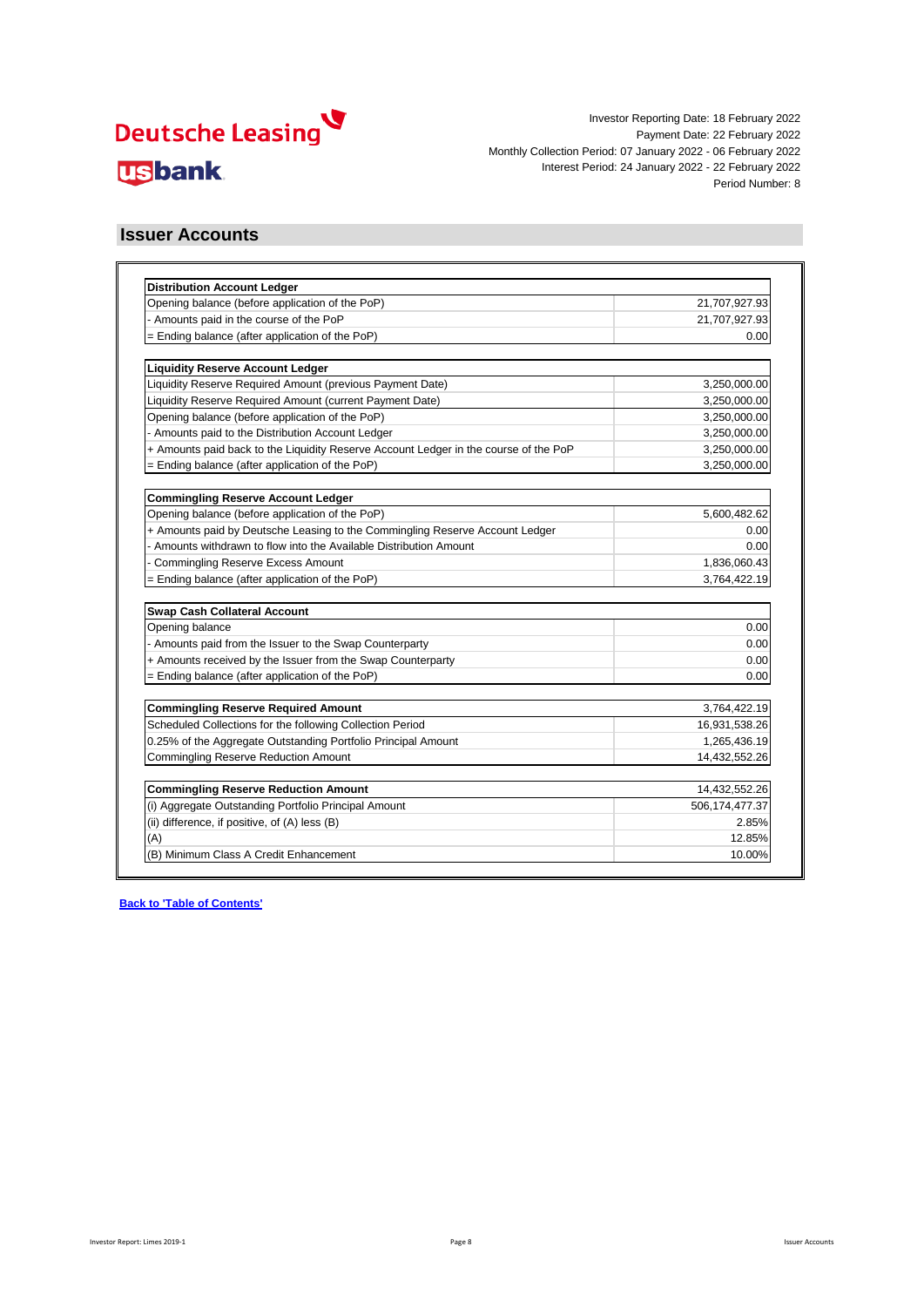Investor Reporting Date: 18 February 2022 Payment Date: 22 February 2022 Monthly Collection Period: 07 January 2022 - 06 February 2022 Interest Period: 24 January 2022 - 22 February 2022 Period Number: 8

#### **Swap**

| Swap Notional Amount                                                       | 461,602,486.13                   |
|----------------------------------------------------------------------------|----------------------------------|
| Swap Rate                                                                  | $-0.4690%$                       |
|                                                                            |                                  |
| Issuer pays to Swap Counterparty<br>Issuer receives from Swap Counterparty | $-174,395.98$<br>$-208,605.86$   |
|                                                                            |                                  |
| Net Swap Payment                                                           | 34,209.87                        |
| Net Swap Receipt                                                           | 0.00                             |
| <b>Payment Date</b>                                                        | <b>Swap Notional Amount</b>      |
| Feb-22                                                                     | 461,602,486.13                   |
| Mar-22                                                                     | 444,374,477.37                   |
| Apr-22                                                                     | 428,875,435.36                   |
| May-22                                                                     | 413,368,467.71                   |
| <b>Jun-22</b>                                                              | 397,561,085.48                   |
| Jul-22                                                                     | 381,807,411.70                   |
| Aug-22                                                                     | 366,113,080.72                   |
| Sep-22                                                                     | 350,559,205.57                   |
| Oct-22                                                                     | 335,498,991.31                   |
| <b>Nov-22</b>                                                              | 320,002,588.16                   |
| Dec-22                                                                     | 304,706,326.32                   |
| $Jan-23$                                                                   | 290,126,349.84                   |
| Feb-23                                                                     | 275,724,078.33                   |
| Mar-23<br>Apr-23                                                           | 261,015,771.84<br>246,144,681.80 |
| May-23                                                                     | 232,457,064.26                   |
| <b>Jun-23</b>                                                              | 218,828,322.80                   |
| Jul-23                                                                     | 204,990,781.32                   |
| Aug-23                                                                     | 191,618,289.02                   |
| Sep-23                                                                     | 178,312,266.96                   |
| Oct-23                                                                     | 164,655,383.81                   |
| <b>Nov-23</b>                                                              | 152,438,329.56                   |
| Dec-23                                                                     | 140,031,638.34                   |
| Jan-24                                                                     | 128,442,715.49                   |
| Feb-24                                                                     | 116,694,761.82                   |
| Mar-24                                                                     | 105,896,388.56                   |
| Apr-24                                                                     | 95,007,509.48                    |
| May-24                                                                     | 84,728,063.47                    |
| Jun-24                                                                     | 74,421,017.00                    |
| Jul-24                                                                     | 64,105,893.69                    |
| Aug-24                                                                     | 54,060,103.42                    |
| Sep-24                                                                     | 44,945,242.97                    |
| Oct-24                                                                     | 36,194,898.83                    |
| Nov-24                                                                     | 28,018,555.54                    |
| Dec-24<br>Jan-25                                                           | 20,310,148.05<br>12,934,798.71   |
| Feb-25                                                                     | 5,847,850.41                     |
| Mar-25                                                                     | 0.00                             |
| Apr-25                                                                     | 0.00                             |
| May-25                                                                     | 0.00                             |
| Jun-25                                                                     | 0.00                             |
| Jul-25                                                                     | 0.00                             |
| Aug-25                                                                     | 0.00                             |
| Sep-25                                                                     | 0.00                             |
| Oct-25                                                                     | 0.00                             |
| <b>Nov-25</b>                                                              | 0.00                             |
| Dec-25                                                                     | 0.00                             |
| Jan-26                                                                     | 0.00                             |
| Feb-26                                                                     | 0.00                             |
| Mar-26                                                                     | 0.00                             |
| Apr-26                                                                     | 0.00                             |
| May-26                                                                     | 0.00                             |
| <b>Jun-26</b>                                                              | 0.00                             |
| Jul-26                                                                     | 0.00                             |
| Aug-26                                                                     | 0.00<br>0.00                     |
| Sep-26<br>Oct-26                                                           | 0.00                             |
| <b>Nov-26</b>                                                              | 0.00                             |
| Dec-26                                                                     | 0.00                             |
| Jan-27                                                                     | 0.00                             |
| Feb-27                                                                     | 0.00                             |
| Mar-27                                                                     | 0.00                             |
| Apr-27                                                                     | 0.00                             |
| May-27                                                                     | 0.00                             |
| Jun-27                                                                     | 0.00                             |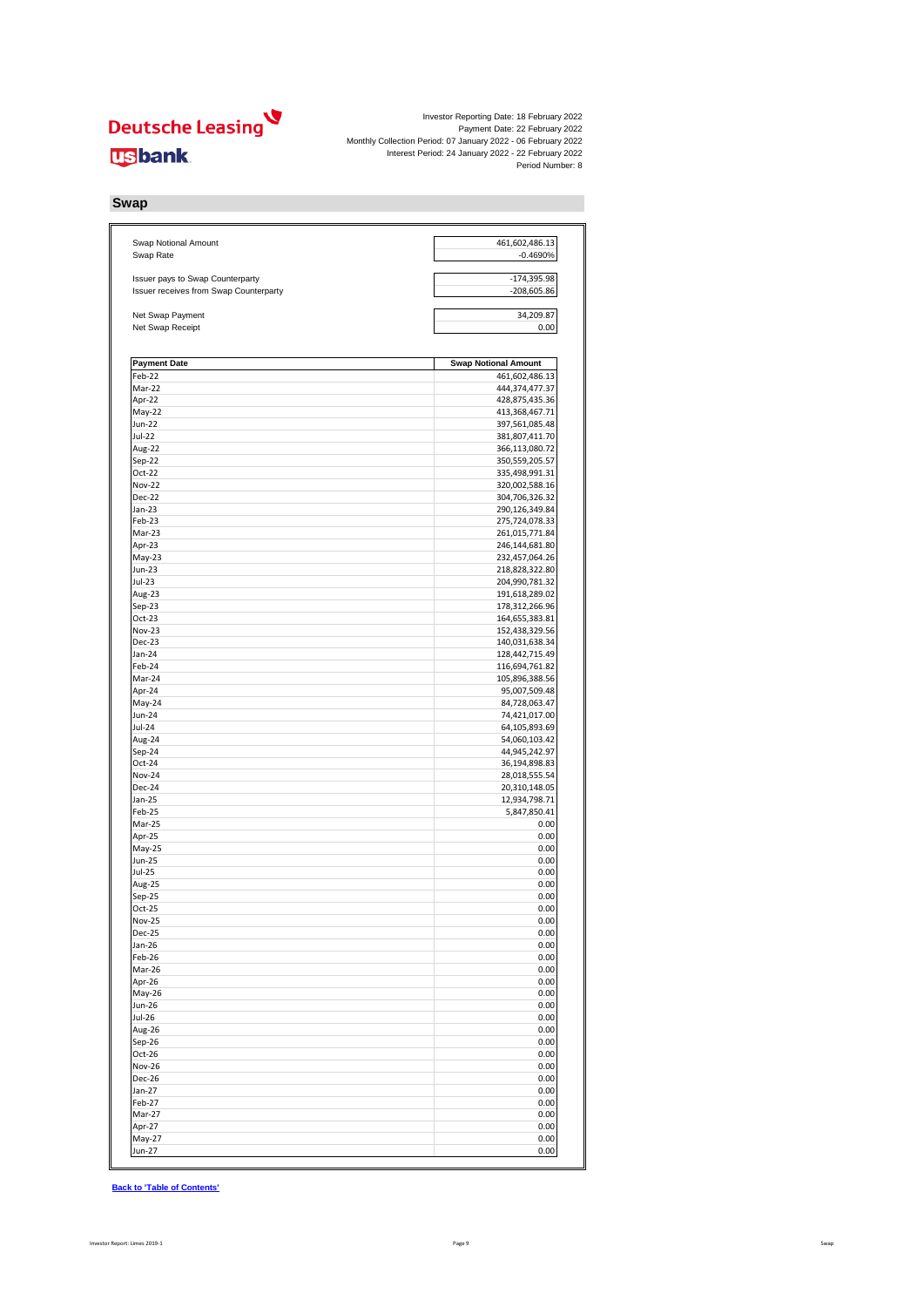# Deutsche Leasing

# **usbank**

| Investor Reporting Date: 18 February 2022                     |  |
|---------------------------------------------------------------|--|
| Payment Date: 22 February 2022                                |  |
| Monthly Collection Period: 07 January 2022 - 06 February 2022 |  |
| Interest Period: 24 January 2022 - 22 February 2022           |  |
| Period Number: 8                                              |  |

#### **Available Distribution Amount & Priority of Payments**

| (a) any Collections and Deemed Collections received or collected by the Servicer pursuant to the<br>Receivables Purchase Agreement during the relevant Collection Period immediately preceding<br>such Payment Date                                                                                                 | 18,457,927.93 |
|---------------------------------------------------------------------------------------------------------------------------------------------------------------------------------------------------------------------------------------------------------------------------------------------------------------------|---------------|
| (b) the amount standing to the credit of the Liquidity Reserve Account Ledger                                                                                                                                                                                                                                       | 3.250.000.00  |
| (c) the Net Swap Receipts                                                                                                                                                                                                                                                                                           | 0.00          |
| (d) the Enforcement Proceeds                                                                                                                                                                                                                                                                                        | 0.00          |
| (e) upon the occurrence of a Servicer Termination Event, the amounts standing to the credit of the<br>Commingling Reserve Account Ledger to the extent that the Servicer has, as of the relevant<br>Payment Date, failed to transfer to the Issuer any Collections in relation to the relevant Collection<br>Period | 0.00          |
| (f) any other amounts (if any) standing to the credit of the Distribution Account Ledger                                                                                                                                                                                                                            | 0.00          |
| <b>Available Distribution Amount</b>                                                                                                                                                                                                                                                                                | 21,707,927.93 |

| <b>Principal Redemption</b>                                                      |                |
|----------------------------------------------------------------------------------|----------------|
| Aggregate Outstanding Portfolio Principal Amount                                 | 506.174.477.37 |
| Aggregate Outstanding Note Principal Amount of all Notes (previous Payment Date) | 523.402.486.13 |
| Required Principal Redemption Amount                                             | 17.228.008.76  |
| Class A Principal Redemption Amount                                              | 17.228.008.76  |
| Class B Principal Redemption Amount                                              | 0.00           |
| Subordinated Loan Redemption Amount                                              | 0.00           |

Enforcement Event No

|                                                                                                                                                                                                                                                                                                                                                                             |               |               | <b>Available Distribution</b> |           |
|-----------------------------------------------------------------------------------------------------------------------------------------------------------------------------------------------------------------------------------------------------------------------------------------------------------------------------------------------------------------------------|---------------|---------------|-------------------------------|-----------|
| <b>Pre-Enforcement Priority of Payments</b>                                                                                                                                                                                                                                                                                                                                 | Due           | Paid          | Amount remaining              | Shortfall |
|                                                                                                                                                                                                                                                                                                                                                                             |               |               | 21.707.927.93                 |           |
| (a) any due and payable Statutory Claims                                                                                                                                                                                                                                                                                                                                    | 500.00        | 500.00        | 21.707.427.93                 | 0.00      |
| (b) any due and payable Trustee Expenses                                                                                                                                                                                                                                                                                                                                    | 0.00          | 0.00          | 21.707.427.93                 | 0.00      |
| (c) any due and payable Administrative Expenses                                                                                                                                                                                                                                                                                                                             | 17.694.52     | 17.694.52     | 21.689.733.41                 | 0.00      |
| (d) any due and payable Servicing Fee to the Servicer                                                                                                                                                                                                                                                                                                                       | 0.00          | 0.00          | 21.689.733.41                 | 0.00      |
| (e) any due and payable Net Swap Payments and swap termination payments under the Swap<br>Agreement to the Swap Counterparty (provided that the Swap Counterparty is not the defaulting<br>party (as defined in the Swap Agreement) and there has been no termination of the Swap<br>Agreement (due to a termination event relating to the Swap Counterparty's downgrade)); | 34.209.87     | 34.209.87     | 21.655.523.54                 | 0.00      |
| (f) any due and payable Class A Interest Amount on the Class A Notes, plus any Interest Shortfall of<br>the Class A Notes                                                                                                                                                                                                                                                   | 51.702.78     | 51.702.78     | 21,603,820.76                 | 0.00      |
| (q) the Liquidity Reserve Required Amount to the Liquidity Reserve Account Ledger                                                                                                                                                                                                                                                                                           | 3.250.000.00  | 3.250.000.00  | 18.353.820.76                 | 0.00      |
| (h) the Class A Principal Redemption Amount in respect of the redemption of the Class A Notes<br>until the Aggregate Outstanding Note Principal Amount of the Class A Notes is reduced to zero                                                                                                                                                                              | 17,228,008.76 | 17,228,008.76 | 1,125,812.00                  | 0.00      |
| (i) any due and payable Class B Interest Amount on the Class B Note, plus any Interest Shortfall of<br>the Class B Note                                                                                                                                                                                                                                                     | 49.783.33     | 49.783.33     | 1.076.028.67                  | 0.00      |
| (i) the Class B Principal Redemption Amount in respect of the redemption of the Class B Note until<br>the Aggregate Outstanding Note Principal Amount of the Class B Note is reduced to zero                                                                                                                                                                                | 0.00          | 0.00          | 1,076,028.67                  | 0.00      |
| (k) in or towards payment of the Subordinated Swap Amount                                                                                                                                                                                                                                                                                                                   | 0.00          | 0.00          | 1.076.028.67                  | 0.00      |
| (I) any due and payable Subordinated Loan Interest, including any Subordinated Loan Interest<br>Shortfall Amount                                                                                                                                                                                                                                                            | 3.927.08      | 3.927.08      | 1.072.101.59                  | 0.00      |
| (m) the Subordinated Loan Redemption Amount in respect of the redemption of the Subordinated<br>Loan until the Subordinated Loan is reduced to zero                                                                                                                                                                                                                         | 0.00          | 0.00          | 1.072.101.59                  | 0.00      |
| (n) any Excess Value to the Seller                                                                                                                                                                                                                                                                                                                                          | 1.072.101.59  | 1.072.101.59  | 0.00                          | 0.00      |

Sum of payments: 21,707,927.93

| Paid | <b>Available Distribution</b><br>Amount remaining | Shortfall |
|------|---------------------------------------------------|-----------|
|      | 0.00                                              |           |
| 0.00 | 0.00                                              | 0.00      |
| 0.00 | 0.00                                              | 0.00      |
| 0.00 | 0.00                                              | 0.00      |
| 0.00 | 0.00                                              | 0.00      |
| 0.00 | 0.00                                              | 0.00      |
| 0.00 | 0.00                                              | 0.00      |
| 0.00 | 0.00                                              | 0.00      |
| 0.00 | 0.00                                              | 0.00      |
| 0.00 | 0.00                                              | 0.00      |
| 0.00 | 0.00                                              | 0.00      |
| 0.00 | 0.00                                              | 0.00      |
| 0.00 | 0.00                                              | 0.00      |
| 0.00 | 0.00                                              | 0.00      |
|      |                                                   | 0.00      |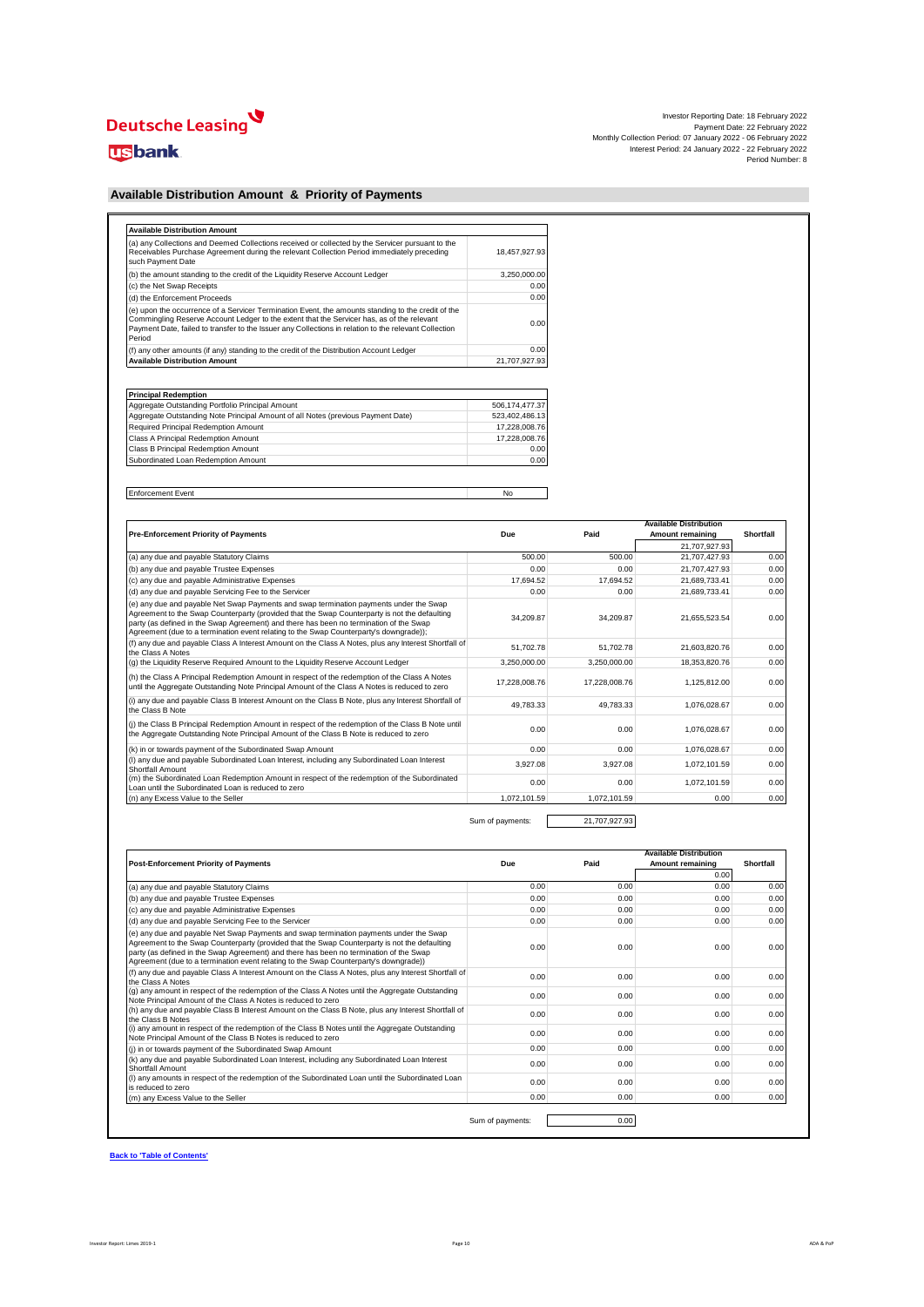Investor Reporting Date: 18 February 2022 Payment Date: 22 February 2022 Monthly Collection Period: 07 January 2022 - 06 February 2022 Interest Period: 24 January 2022 - 22 February 2022 Period Number: 8

#### **Risk Retention**

| <b>Credit Enhancement - at Closing</b>                                                                                                                                                                                                                                                                                                                                                                                                                                                                                                                                                                                                                                              | <b>Size</b><br>(in EUR) | <b>Credit Enhancement</b><br>(in EUR) | <b>Credit Enhancement</b><br>(in %) | <b>Attachment Point</b><br>(in %) |
|-------------------------------------------------------------------------------------------------------------------------------------------------------------------------------------------------------------------------------------------------------------------------------------------------------------------------------------------------------------------------------------------------------------------------------------------------------------------------------------------------------------------------------------------------------------------------------------------------------------------------------------------------------------------------------------|-------------------------|---------------------------------------|-------------------------------------|-----------------------------------|
| Class A Notes                                                                                                                                                                                                                                                                                                                                                                                                                                                                                                                                                                                                                                                                       | 588,200,000.00          | 65,050,000.00                         | 10.01%                              | 9.51%                             |
| Class B Notes                                                                                                                                                                                                                                                                                                                                                                                                                                                                                                                                                                                                                                                                       | 61,800,000.00           | 3.250.000.00                          | 0.50%                               | 0.00%                             |
| Subordinated Loan                                                                                                                                                                                                                                                                                                                                                                                                                                                                                                                                                                                                                                                                   | 3.250.000.00            |                                       |                                     |                                   |
| Credit Enhancement - on current Payment Date                                                                                                                                                                                                                                                                                                                                                                                                                                                                                                                                                                                                                                        | Size<br>(in EUR)        | <b>Credit Enhancement</b><br>(in EUR) | <b>Credit Enhancement</b><br>(in %) | <b>Attachment Point</b><br>(in %) |
| Class A Notes                                                                                                                                                                                                                                                                                                                                                                                                                                                                                                                                                                                                                                                                       | 444.374.477.37          | 65,050,000.00                         | 12.85%                              | 12.21%                            |
| Class B Notes                                                                                                                                                                                                                                                                                                                                                                                                                                                                                                                                                                                                                                                                       | 61,800,000.00           | 3,250,000.00                          | 0.64%                               | 0.00%                             |
| Subordinated Loan                                                                                                                                                                                                                                                                                                                                                                                                                                                                                                                                                                                                                                                                   | 3.250.000.00            |                                       |                                     |                                   |
| Retention of net economic interest                                                                                                                                                                                                                                                                                                                                                                                                                                                                                                                                                                                                                                                  |                         | <b>Total amount</b><br>(in EUR)       | Retention<br>(in %)                 |                                   |
| Class B Notes                                                                                                                                                                                                                                                                                                                                                                                                                                                                                                                                                                                                                                                                       |                         | 61,800,000.00                         |                                     |                                   |
| Subordinated Loan                                                                                                                                                                                                                                                                                                                                                                                                                                                                                                                                                                                                                                                                   |                         | 3.250.000.00                          |                                     |                                   |
| <b>Retention by the Seller</b>                                                                                                                                                                                                                                                                                                                                                                                                                                                                                                                                                                                                                                                      |                         | 65.050.000.00                         | 12.85%                              |                                   |
| Deutsche Leasing Sparkassen AG & Co. KG - in its capacity as Seller, as Subordinated Lender and as "originator" within the meaning of the Securitisation<br>Regulation - will retain for the life of the Transaction a material net economic interest of not less than 5 per cent. in the Transaction in accordance with article 6<br>paragraph (3)(d) of the Securitisation Regulation. The Seller will (i) retain, on an ongoing basis until the earlier of the redemption of the Class A Notes in full and<br>the Final Maturity Date, the Class B Note, in its capacity as Class B Note Purchaser, and (ii) retain, in its capacity as Subordinated Lender, on an ongoing basis |                         |                                       |                                     |                                   |
| until the earlier of the redemption of the Class A Notes in full and the Final Maturity Date, a first loss tranche constituted by the claim for repayment of a loan<br>advance in an initial principal amount of EUR 3,250,000 (the "Subordinated Loan") made available by the Subordinated Lender to the Issuer under the<br>Subordinated Loan Agreement as of the Closing Date so that the sum of the aggregate principal amount of the Class B Notes and the principal amount of the<br>Subordinated Loan is equal to at least 5 per cent. of the nominal amount of the "securitised exposures" (i.e. the Purchased Receivables).                                                |                         |                                       |                                     |                                   |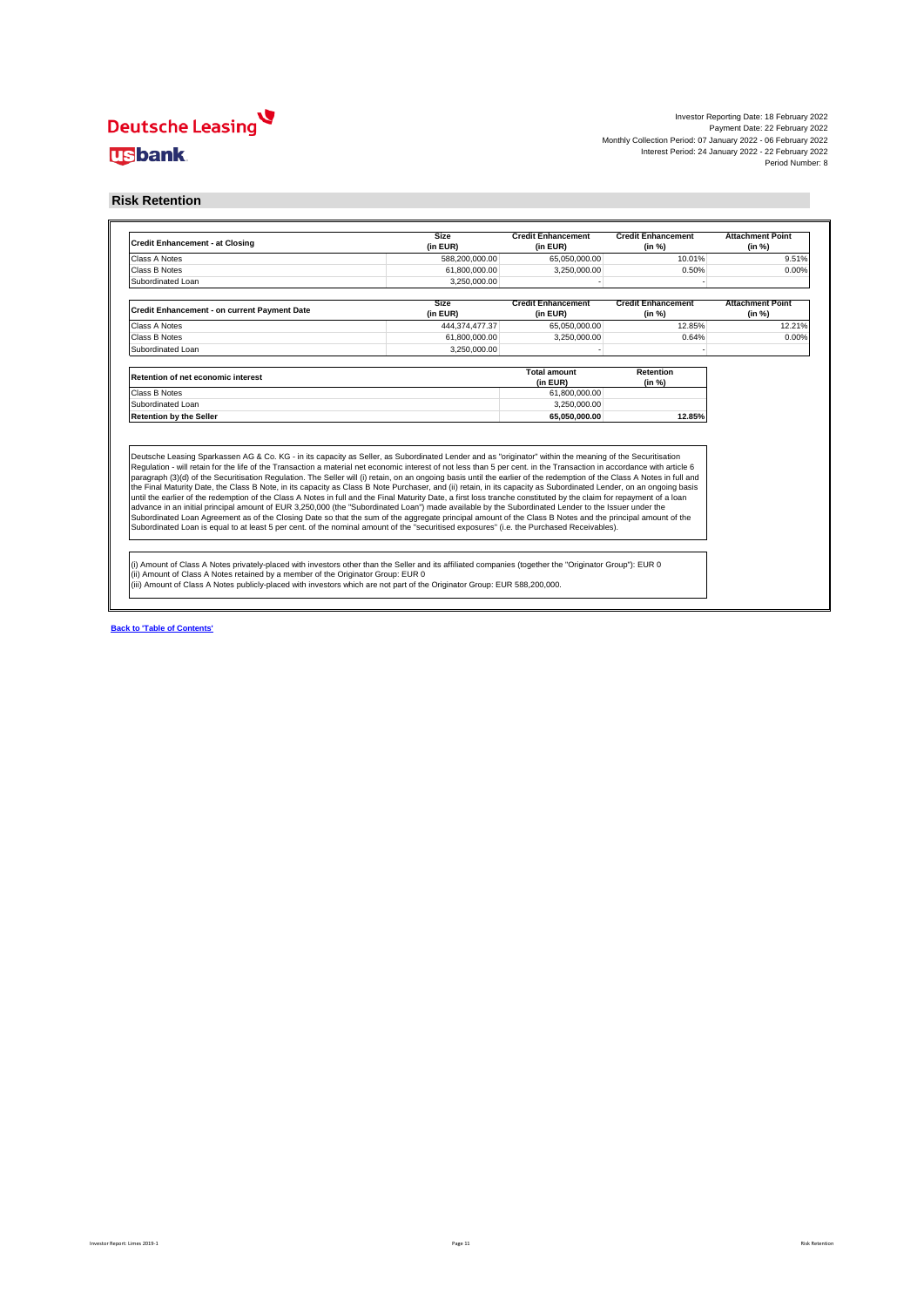

### **Collection Report**

| Aggregate Outstanding Portfolio Principal Amount (previous Cut-Off Date)                            | 523,402,486.13 |
|-----------------------------------------------------------------------------------------------------|----------------|
|                                                                                                     |                |
| <b>Collections</b>                                                                                  | 18,457,927.93  |
| Interest                                                                                            | 1,663,659.17   |
| Recoveries (from Defaulted Receivables)                                                             | 0.00           |
| Principal prepayments                                                                               | 1,501,203.61   |
| Scheduled principal                                                                                 | 15,293,065.15  |
| <b>Deemed Collections</b>                                                                           | 0.00           |
| (a) any Purchased Receivable is not an Eligible Receivable                                          | 0.00           |
| (b) the Outstanding Principal Amount of a Purchased Receivable is reduced as a result of a Dilution | 0.00           |
| (c) any Purchased Receivable is affected by any defences or objections or any other counter claims  | 0.00           |
| (d) any Representations and Warranties prove to have been incorrect                                 | 0.00           |
| <b>Defaulted Receivables</b>                                                                        | 433,740.00     |
|                                                                                                     |                |
| Aggregate Outstanding Portfolio Principal Amount (current Cut-Off Date)                             | 506,174,477.37 |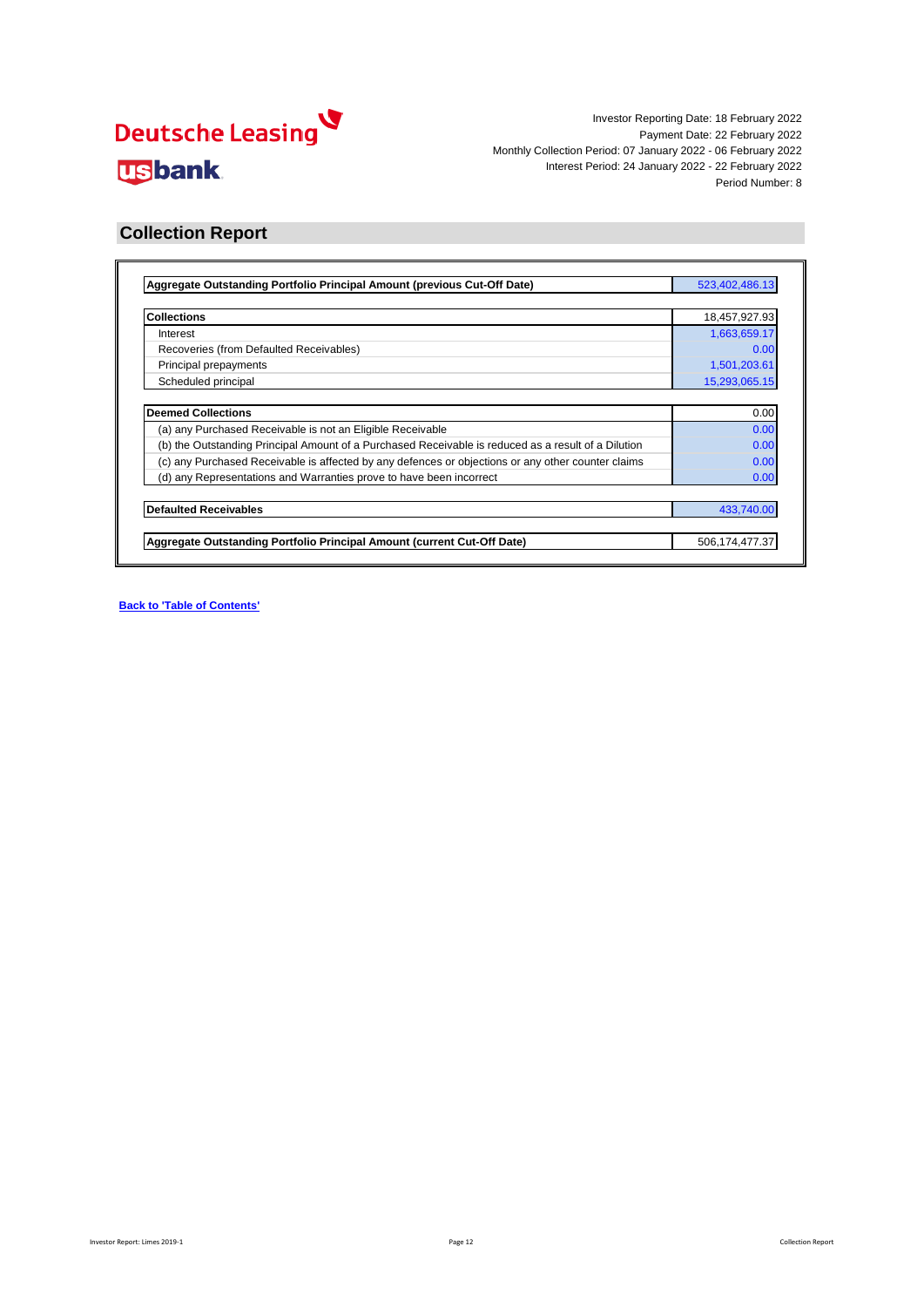# **Deutsche Leasing<br>للإيال**<br>Ugbank

### $\begin{array}{c|c|c|c|c|c} \textbf{Ans:} & \textbf{Deutschen} & \textbf{Deutschen} & \textbf{Neumann} & \textbf{Neumann} & \textbf{Neumann} & \textbf{Neumann} & \textbf{Neumann} & \textbf{Neumann} & \textbf{Neumann} & \textbf{Neumann} & \textbf{Neumann} & \textbf{Neumann} & \textbf{Neumann} & \textbf{Neumann} & \textbf{Neumann} & \textbf{Neumann} & \textbf{Neumann} & \textbf{Neumann} & \textbf{Neumann} & \textbf{Neumann} & \textbf{Neumann} & \textbf{Neumann} & \textbf{Neumann} & \textbf{Neumann} & \textbf$

| Performance                 |                               |                                              |                        |                |                 |                        |                   |                           |                                   |                   |                          | Performance                  |                 |                              |                                |                       |                            |                 |              |              |               |              |
|-----------------------------|-------------------------------|----------------------------------------------|------------------------|----------------|-----------------|------------------------|-------------------|---------------------------|-----------------------------------|-------------------|--------------------------|------------------------------|-----------------|------------------------------|--------------------------------|-----------------------|----------------------------|-----------------|--------------|--------------|---------------|--------------|
|                             |                               |                                              |                        | PREPAYMENTS    |                 |                        |                   | <b>DEFAULTS</b>           |                                   |                   | RECOVERIES               |                              |                 |                              |                                |                       |                            |                 |              |              | DELINQUENCIE: |              |
| Period                      | Cut-Off Date                  | Appregate Outstanding<br>Portfolio Principal | <b>Pregaurances</b>    | SMM            | CPR.            | Number of<br>Defaulted | <b>Detaults</b>   | <b>Cumulative Default</b> | Cumulative<br><b>Default Rate</b> | <b>Recoveries</b> | Cumulative<br>Recoveries | Cursulative<br>Recovery Rate | Period          | Cus-Off Date                 | Not delinquent                 | 1-30 days             | 21-60 days                 | \$1-90 days     | 91-120 days  | 121-150 days | $> 150$ days  | Not delig    |
|                             | <b>GTRASHIN</b>               | 449-998-99                                   |                        |                |                 |                        |                   |                           |                                   |                   |                          |                              |                 | conscious.                   |                                |                       |                            |                 |              |              |               |              |
| - 4                         | 06/07/2021                    | 499,699,268                                  | <b>ANA WALL</b>        | $-0.05$        | 0.82            |                        |                   | 56,697.09                 | A.M                               |                   |                          | 0.009                        |                 | 06/07/2021                   | <b>ANA ANY AN</b>              | 3 6/8 764             |                            |                 |              |              |               | 99.6         |
| $\rightarrow$               | 06/08/2021                    | 616.158.377.5                                | 1,722,5241             | 0.27%          | 3,23%           |                        | \$269.2           | 66,080.29                 | open                              | 2.6691            | 3,869.58                 | 5,805                        | $\rightarrow$   | 06/08/2021                   | 6138062172                     | 22721601              | 14.4                       | - 6             |              |              |               | 99.6         |
| $\rightarrow$               | 06/09/2021                    | <b>SM 740 SPE</b>                            | 1,009,8253             | 0.275          | 3,15%           |                        | 64,626.1          | 230,707.28                | 0.00%                             |                   | 4.822.87                 | 2,09%                        |                 | 06/09/2021                   | 506,469.13                     | 2153.611              | 103 800 7                  |                 |              |              |               | 99.6         |
| $\overline{a}$<br>$\sim$    | 06/10/2021<br>06/11/2021      | \$80,553,542<br>559,415,637                  | 2,399,572<br>5.546.523 | 0.605<br>0.96% | 4,693<br>10,893 |                        | 55,000<br>79,9243 | 491,006.38<br>670,831.12  | open<br>O.DOM                     | 6,942<br><b>A</b> | 10.165.43<br>10.165.43   | 2,07%<br>1,79%               | -4<br>$\sim$    | 09/10/2021<br>09/11/2021     | 627 643 95<br><b>SSRASAR11</b> | 2.964.903<br>2790.611 | <b>SOLAMA</b><br>127,179.1 | 0.007<br>$-01$  | 29.236.3     | 00           |               | 99.0<br>99.9 |
|                             | 06/12/2021                    | <b>Carl Citiz Cold</b>                       | 0.554,000              | 0.381          | 4.423           |                        | <b>All Sales</b>  | 913.622.96                | 0.129                             |                   | 10.165.43                | 1,20%                        |                 | 09/12/2021                   | <b>CALLAND</b>                 | $0.006$ KY2           | <b>AR MAIN</b>             | <b>CARACTER</b> |              |              |               | 99.9         |
| $\mathcal{L}$               | 06/01/2022                    | \$23,432,436                                 | 94073919               | 0.603          | 5.621           |                        | <b>MARGOS</b>     | 1.059.546.14              | ose                               |                   | 10.165.43                | 4,905                        | $\sim$          | 06/01/2022                   | <b>CAN ANN AR</b>              | 1607000               | <b>THE CHAIR</b>           | <b>CARAC</b>    | <b>CARDS</b> |              |               | 99.4         |
| $\overline{\phantom{a}}$    | 06/02/2022                    | 506.174.07.3                                 | 1,501,2031             | 0.291          | <b>State</b>    |                        | na zu             | 1.492.205.14              | 0.22%                             |                   | 10.165.43                | com                          |                 | 06/02/2022                   | 523144,039                     | <b>LAS GOG</b>        | <b>GERMAN</b>              | <b>STEAM</b>    |              |              |               | 28.5         |
| $\rightarrow$               | 06/09/2022                    |                                              |                        |                |                 |                        |                   |                           |                                   |                   |                          |                              | $\theta$        | 09/03/2022                   |                                |                       |                            |                 |              |              |               |              |
| 10                          | 06/06/2022                    |                                              |                        |                |                 |                        |                   |                           |                                   |                   |                          |                              | $50 -$          | 06/04/2022                   |                                |                       |                            |                 |              |              |               |              |
| $\overline{11}$             | 06/05/2022                    |                                              |                        |                |                 |                        |                   |                           |                                   |                   |                          |                              | $\mathbf{H}$    | 06/05/2022                   |                                |                       |                            |                 |              |              |               |              |
| $\overline{12}$             | 06/06/2022                    |                                              |                        |                |                 |                        |                   |                           |                                   |                   |                          |                              | 12              | 06/06/2022                   |                                |                       |                            |                 |              |              |               |              |
| $12 -$                      | ourchass:                     |                                              |                        |                |                 |                        |                   |                           |                                   |                   |                          |                              | 12              | 06/07/2022                   |                                |                       |                            |                 |              |              |               |              |
| 14                          | 06/08/2022                    |                                              |                        |                |                 |                        |                   |                           |                                   |                   |                          |                              | 54              | 06/08/2022                   |                                |                       |                            |                 |              |              |               |              |
| 16                          | 06/09/2022                    |                                              |                        |                |                 |                        |                   |                           |                                   |                   |                          |                              | $-65$           | 06/09/2022                   |                                |                       |                            |                 |              |              |               |              |
| 16                          | 06/10/2022                    |                                              |                        |                |                 |                        |                   |                           |                                   |                   |                          |                              | 29              | 09/10/2022                   |                                |                       |                            |                 |              |              |               |              |
| $\overline{v}$              | 06/11/2022                    |                                              |                        |                |                 |                        |                   |                           |                                   |                   |                          |                              | $\sim$          | 09/11/2022                   |                                |                       |                            |                 |              |              |               |              |
| $^{16}$                     | 06/12/2022<br>newsman.        |                                              |                        |                |                 |                        |                   |                           |                                   |                   |                          |                              | $^{46}$         | 09/12/2022                   |                                |                       |                            |                 |              |              |               |              |
| 19<br>$-96$                 |                               |                                              |                        |                |                 |                        |                   |                           |                                   |                   |                          |                              | 19<br>$^{46}$   | 06/01/2023                   |                                |                       |                            |                 |              |              |               |              |
| 21                          | 06/02/2023<br>06/03/2023      |                                              |                        |                |                 |                        |                   |                           |                                   |                   |                          |                              | 21              | 06/02/2023<br>06/03/2023     |                                |                       |                            |                 |              |              |               |              |
| $^{26}$                     | 06/062023                     |                                              |                        |                |                 |                        |                   |                           |                                   |                   |                          |                              | 49              | 06/04/2023                   |                                |                       |                            |                 |              |              |               |              |
| $\rightarrow$               | 06/05/2023                    |                                              |                        |                |                 |                        |                   |                           |                                   |                   |                          |                              | A6              | 06/05/2023                   |                                |                       |                            |                 |              |              |               |              |
| $\overline{\mathbf{z}}$     | 06/06/2023                    |                                              |                        |                |                 |                        |                   |                           |                                   |                   |                          |                              | 24              | 06/06/2023                   |                                |                       |                            |                 |              |              |               |              |
| $^{16}$                     | ourcrosss                     |                                              |                        |                |                 |                        |                   |                           |                                   |                   |                          |                              | 46              | 06/07/2023                   |                                |                       |                            |                 |              |              |               |              |
| 26                          | 06/08/2023                    |                                              |                        |                |                 |                        |                   |                           |                                   |                   |                          |                              |                 | 06/06/2023                   |                                |                       |                            |                 |              |              |               |              |
| 27                          | 06/09/2023                    |                                              |                        |                |                 |                        |                   |                           |                                   |                   |                          |                              | 27              | 06/09/2023                   |                                |                       |                            |                 |              |              |               |              |
| $\sim$                      | 06/10/2023                    |                                              |                        |                |                 |                        |                   |                           |                                   |                   |                          |                              |                 | 09/10/2023                   |                                |                       |                            |                 |              |              |               |              |
|                             | 06/11/2023                    |                                              |                        |                |                 |                        |                   |                           |                                   |                   |                          |                              |                 | 09/11/2023                   |                                |                       |                            |                 |              |              |               |              |
| 20                          | 06/12/2023                    |                                              |                        |                |                 |                        |                   |                           |                                   |                   |                          |                              | 20              | 09/12/2023                   |                                |                       |                            |                 |              |              |               |              |
| $\overline{\mathbf{r}}$     | 06/01/2024                    |                                              |                        |                |                 |                        |                   |                           |                                   |                   |                          |                              | $\overline{11}$ | 06/01/2024                   |                                |                       |                            |                 |              |              |               |              |
| 40                          | nemoranou                     |                                              |                        |                |                 |                        |                   |                           |                                   |                   |                          |                              | $^{49}$         | contribute                   |                                |                       |                            |                 |              |              |               |              |
| $^{26}$<br>$\overline{u}$   | 06/03/2024                    |                                              |                        |                |                 |                        |                   |                           |                                   |                   |                          |                              | $^{46}$         | 06/03/2024                   |                                |                       |                            |                 |              |              |               |              |
|                             | 06/06/2024                    |                                              |                        |                |                 |                        |                   |                           |                                   |                   |                          |                              | $^{16}$         | 06/04/2024                   |                                |                       |                            |                 |              |              |               |              |
| 26<br>$^{46}$               | 06/05/2024<br><b>GEOGRAPH</b> |                                              |                        |                |                 |                        |                   |                           |                                   |                   |                          |                              | 36<br><b>M</b>  | 06/05/2024<br><b>GOV/WAS</b> |                                |                       |                            |                 |              |              |               |              |
| 27                          | newproces                     |                                              |                        |                |                 |                        |                   |                           |                                   |                   |                          |                              | <b>AS</b>       | commons                      |                                |                       |                            |                 |              |              |               |              |
| $\overline{\mathbf{z}}$     | 06/08/2024                    |                                              |                        |                |                 |                        |                   |                           |                                   |                   |                          |                              | 28              | 06/08/2024                   |                                |                       |                            |                 |              |              |               |              |
| $\sim$                      | 06/09/2024                    |                                              |                        |                |                 |                        |                   |                           |                                   |                   |                          |                              | $^{16}$         | 06/09/2024                   |                                |                       |                            |                 |              |              |               |              |
| -40                         | 06/10/2024                    |                                              |                        |                |                 |                        |                   |                           |                                   |                   |                          |                              | A <sup>2</sup>  | 09/10/2024                   |                                |                       |                            |                 |              |              |               |              |
| 41                          | 06/11/2024                    |                                              |                        |                |                 |                        |                   |                           |                                   |                   |                          |                              | 41              | 09/11/2024                   |                                |                       |                            |                 |              |              |               |              |
| $\overline{a}$              | 06/12/2024                    |                                              |                        |                |                 |                        |                   |                           |                                   |                   |                          |                              | $\rightarrow$   | 09/12/2024                   |                                |                       |                            |                 |              |              |               |              |
| <b>ALC</b>                  | <b>GAME/WOOD</b>              |                                              |                        |                |                 |                        |                   |                           |                                   |                   |                          |                              | <b>AN</b>       | 06010001                     |                                |                       |                            |                 |              |              |               |              |
| 44                          | ourgeges                      |                                              |                        |                |                 |                        |                   |                           |                                   |                   |                          |                              | 44              | 06/02/2025                   |                                |                       |                            |                 |              |              |               |              |
| $-46$                       | 06/03/2025                    |                                              |                        |                |                 |                        |                   |                           |                                   |                   |                          |                              | 45              | 06/03/2025                   |                                |                       |                            |                 |              |              |               |              |
| $^{46}$                     | 06/06/2025                    |                                              |                        |                |                 |                        |                   |                           |                                   |                   |                          |                              | 46              | 06/04/2025                   |                                |                       |                            |                 |              |              |               |              |
| $\overline{a}$              | <b>NAVADO</b>                 |                                              |                        |                |                 |                        |                   |                           |                                   |                   |                          |                              | $\overline{a}$  | noncome                      |                                |                       |                            |                 |              |              |               |              |
| <b>ALC</b>                  | 06/06/2026                    |                                              |                        |                |                 |                        |                   |                           |                                   |                   |                          |                              | <b>Ab</b>       | 06/06/2021                   |                                |                       |                            |                 |              |              |               |              |
| 49                          | ourcropps                     |                                              |                        |                |                 |                        |                   |                           |                                   |                   |                          |                              | 49.             | 06/07/2025                   |                                |                       |                            |                 |              |              |               |              |
| 50                          | 06/08/2025                    |                                              |                        |                |                 |                        |                   |                           |                                   |                   |                          |                              | S/L             | 06/08/2025                   |                                |                       |                            |                 |              |              |               |              |
| 61<br>62                    | 06/09/2025<br>06/10/2025      |                                              |                        |                |                 |                        |                   |                           |                                   |                   |                          |                              | 51<br>52        | okospozs<br>09/10/2025       |                                |                       |                            |                 |              |              |               |              |
| $^{65}$                     | 06/11/2025                    |                                              |                        |                |                 |                        |                   |                           |                                   |                   |                          |                              | <b>CO</b>       | 09/11/2020                   |                                |                       |                            |                 |              |              |               |              |
| 54                          | 06/12/2025                    |                                              |                        |                |                 |                        |                   |                           |                                   |                   |                          |                              | <b>SA</b>       | 09/12/2020                   |                                |                       |                            |                 |              |              |               |              |
| $\overline{\mathbf{g}}$     | 06/01/2026                    |                                              |                        |                |                 |                        |                   |                           |                                   |                   |                          |                              | 66              | 06/01/2026                   |                                |                       |                            |                 |              |              |               |              |
| 56                          | 06/02/2026                    |                                              |                        |                |                 |                        |                   |                           |                                   |                   |                          |                              | 59              | 06/02/2026                   |                                |                       |                            |                 |              |              |               |              |
| 57                          | 06/03/2026                    |                                              |                        |                |                 |                        |                   |                           |                                   |                   |                          |                              | 57              | 06/03/2026                   |                                |                       |                            |                 |              |              |               |              |
| $\overline{\phantom{a}}$    | 06/06/2026                    |                                              |                        |                |                 |                        |                   |                           |                                   |                   |                          |                              | <b>CO</b>       | 06/04/2020                   |                                |                       |                            |                 |              |              |               |              |
| co.                         | 06/05/2026                    |                                              |                        |                |                 |                        |                   |                           |                                   |                   |                          |                              | 69              | 06/05/2020                   |                                |                       |                            |                 |              |              |               |              |
| 40                          | 06/06/2026                    |                                              |                        |                |                 |                        |                   |                           |                                   |                   |                          |                              | 40              | 06/06/2026                   |                                |                       |                            |                 |              |              |               |              |
|                             |                               |                                              |                        |                |                 |                        |                   |                           |                                   |                   |                          |                              |                 |                              |                                |                       |                            |                 |              |              |               |              |
| Back to 'Table of Contents' |                               |                                              |                        |                |                 |                        |                   |                           |                                   |                   |                          |                              |                 |                              |                                |                       |                            |                 |              |              |               |              |

| ormance |                              |                                              |                                    |                        |                |                  |                |                            |                                    |            |                          |                                    | Performance                       |                          |                                    |                                           |                                 |                 |              |              |                      |                 |                      |                    |                |                     |              |                |
|---------|------------------------------|----------------------------------------------|------------------------------------|------------------------|----------------|------------------|----------------|----------------------------|------------------------------------|------------|--------------------------|------------------------------------|-----------------------------------|--------------------------|------------------------------------|-------------------------------------------|---------------------------------|-----------------|--------------|--------------|----------------------|-----------------|----------------------|--------------------|----------------|---------------------|--------------|----------------|
|         |                              |                                              |                                    |                        |                |                  |                |                            |                                    |            |                          |                                    |                                   |                          |                                    |                                           |                                 |                 |              |              |                      |                 |                      |                    |                |                     |              |                |
|         |                              |                                              |                                    | <b>PREPAYMENTS</b>     |                | <b>Sundar of</b> |                | DEFAULTS                   |                                    |            | RECOVERIES               |                                    |                                   |                          |                                    |                                           |                                 |                 |              |              | <b>DELINQUENCIES</b> |                 |                      |                    |                |                     |              |                |
| iod     | Cut-Off Date                 | Aggregate Outstanding<br>Partfolio Principal | Ргадаулисса                        | SMM                    | CPR            | Defaulted        | Detaults       | <b>Cumulative Defaults</b> | Cursulative<br><b>Default Rate</b> | Recoveries | Cumulative<br>Recoveries | Cumulative<br><b>Recovery Rate</b> | Period                            | Cus-Off Date             | Not delinquent                     | 1-30 days                                 | 31-60 days                      | 61-90 days      | 91-120 days  | 121-150 days | $> 150$ days         | Not delinquent  | 1-30 days            | 31-60 days         | 61-98 days     | 91-120 days         | 121-150 days | > 150 days     |
|         | 07062021                     |                                              |                                    |                        |                |                  |                |                            |                                    |            |                          |                                    |                                   | 0706/2021                |                                    |                                           |                                 |                 |              |              |                      |                 |                      |                    |                |                     |              |                |
|         | newprono-                    | 439,639,268                                  |                                    |                        | O-ROS          |                  |                | 56,087.00                  | Adele                              |            |                          | 0.006                              |                                   | nunzuone                 | ennement                           | <b>A CALL</b>                             | <b>COMPANY</b>                  |                 |              |              |                      | \$9.6%          | O.MA                 | 0.0%               | A.M.           | AM.                 | 0.0%         | ANC            |
|         | 06/08/2021<br>06/06/2021     | 616.158.377.56<br><b>GB 2021 C78</b>         | 120003-004                         | 0.27%                  | 3.23%<br>3.656 |                  | <b>SERVICE</b> | 66,080.29<br>200 202 56    | didn's<br>cons                     | 10000      | 3,869.58<br>4.822.87     | 5,96%<br>2000                      | $\sim$                            | 09/08/2021<br>nungan -   | CASEGO OVER                        | 2.272.160.36                              |                                 | <b>COM</b>      | 0.0          |              |                      | 99.6%<br>\$9.0% | aes.<br>O.MG         | 0.0%<br><b>COS</b> | 4.0%<br>A.M    | 0.0%<br>AM6         | 0.0%<br>Am.  | $-0.05$<br>40% |
|         | 06/10/2021                   |                                              |                                    | 0.405                  | 4,69%          |                  |                | 491,006.38                 | opes                               |            | 10,165.43                | 2079                               |                                   | 09/10/2021               |                                    |                                           |                                 |                 |              |              |                      | 99.5%           | 0.5%                 | cos                | $-0.05$        | 0.0%                | 0.0%         | 60%            |
|         | 06/11/2021                   | 559,411,637.70                               | <b>C CALL CO'S SA</b>              | 0.96%                  | 10,89%         |                  | 79.924.74      | 670,821.12                 | O.DRS                              |            | 10,165.43                | 1.79%                              | $\sim$                            | 09/11/2021               | 559-454-611-                       | 1200411-01                                | 1003109-01                      | <b>COMPANY</b>  | 29.236.35    |              |                      | 99.9%           | 0.5%                 | cos                | 4.0%           | 0.0%                | apts         | - 0.0%         |
|         | 06/12/2021<br>numeroso       | <b>Carl Call Call</b><br><b>CO AVEAM P</b>   | <b>CARLO AND A</b><br>0.007 744 00 | 0.98<br><b>COMPANY</b> | 4,409<br>C 60% |                  |                | 913 837 96<br>1.069.649.14 | Avas.<br>A MALL                    |            | 10,500.43<br>10,500.03   | 1.250<br>com                       | <b>ALC</b><br>$\overline{ }$      | novement.<br>0601002     | 53974340<br><b>FIA ANS AR</b>      | <b>ANGELON</b><br><b>LEWIS CONTRACTOR</b> | <b>AR MAIL</b><br><b>MALICE</b> | <b>CARACTER</b> | <b>CARGO</b> |              |                      | \$9.95<br>99.4% | O.MS<br><b>CARDO</b> | AW<br>0.15         | A.M.<br>A Gold | AM6<br><b>CARDO</b> | 00%<br>6.0%  | 0.0%<br>$\sim$ |
|         | 06/02/2022                   | <b>NE YOU ATT!</b>                           |                                    | 0.00                   | A-MA           |                  |                | 1.492.205.14               | A Vite.                            |            | 10.165.43                | con                                |                                   | 06/02/2022               | <b><i><u>CAN A A A A A</u></i></b> |                                           |                                 |                 |              |              |                      | \$9.4%          | A SN.                | Addis              |                | Am.                 | O.ONG        | A.M.           |
|         | 06/03/2022                   |                                              |                                    |                        |                |                  |                |                            |                                    |            |                          |                                    | $\mathbf{R}$                      | 09/03/2022               |                                    |                                           |                                 |                 |              |              |                      |                 |                      |                    |                |                     |              |                |
| ×.      | 06/06/2022<br>06050922       |                                              |                                    |                        |                |                  |                |                            |                                    |            |                          |                                    | 50<br>$+1$                        | 06/04/2022<br>noncomo    |                                    |                                           |                                 |                 |              |              |                      |                 |                      |                    |                |                     |              |                |
| a.      | numeroso.                    |                                              |                                    |                        |                |                  |                |                            |                                    |            |                          |                                    | $\sim$                            | 0000000                  |                                    |                                           |                                 |                 |              |              |                      |                 |                      |                    |                |                     |              |                |
|         | 06/07/2022                   |                                              |                                    |                        |                |                  |                |                            |                                    |            |                          |                                    | $32 -$                            | 06/07/2022               |                                    |                                           |                                 |                 |              |              |                      |                 |                      |                    |                |                     |              |                |
|         | 06/08/2022<br>06/09/2022     |                                              |                                    |                        |                |                  |                |                            |                                    |            |                          |                                    | 54<br>15                          | 06092022<br>06/09/2022   |                                    |                                           |                                 |                 |              |              |                      |                 |                      |                    |                |                     |              |                |
| é.      | 06/10/2022                   |                                              |                                    |                        |                |                  |                |                            |                                    |            |                          |                                    | 198                               | 09/10/2022               |                                    |                                           |                                 |                 |              |              |                      |                 |                      |                    |                |                     |              |                |
| o.      | distribution.                |                                              |                                    |                        |                |                  |                |                            |                                    |            |                          |                                    | $\overline{\phantom{a}}$          | 00/11/2022               |                                    |                                           |                                 |                 |              |              |                      |                 |                      |                    |                |                     |              |                |
|         | 06/12/2022<br>06/01/2023     |                                              |                                    |                        |                |                  |                |                            |                                    |            |                          |                                    | $\overline{a}$<br>$\overline{u}$  | 09/12/2022<br>06012023   |                                    |                                           |                                 |                 |              |              |                      |                 |                      |                    |                |                     |              |                |
|         | 06/02/2023                   |                                              |                                    |                        |                |                  |                |                            |                                    |            |                          |                                    | $-90$                             | 09/02/2023               |                                    |                                           |                                 |                 |              |              |                      |                 |                      |                    |                |                     |              |                |
|         | nemannos.                    |                                              |                                    |                        |                |                  |                |                            |                                    |            |                          |                                    |                                   | conversion               |                                    |                                           |                                 |                 |              |              |                      |                 |                      |                    |                |                     |              |                |
|         | 06/06/2023<br>outscars.      |                                              |                                    |                        |                |                  |                |                            |                                    |            |                          |                                    | <b>ANTI</b>                       | converse)<br>nuncana.    |                                    |                                           |                                 |                 |              |              |                      |                 |                      |                    |                |                     |              |                |
| w       | 06/06/2023                   |                                              |                                    |                        |                |                  |                |                            |                                    |            |                          |                                    | 24                                | 06/06/2023               |                                    |                                           |                                 |                 |              |              |                      |                 |                      |                    |                |                     |              |                |
|         | numerous.                    |                                              |                                    |                        |                |                  |                |                            |                                    |            |                          |                                    | $-95$                             | 602003                   |                                    |                                           |                                 |                 |              |              |                      |                 |                      |                    |                |                     |              |                |
| ×.      | 06/08/2023<br>06/09/2023     |                                              |                                    |                        |                |                  |                |                            |                                    |            |                          |                                    | $-97$                             | 06/08/2023<br>06/09/2023 |                                    |                                           |                                 |                 |              |              |                      |                 |                      |                    |                |                     |              |                |
|         | newspape                     |                                              |                                    |                        |                |                  |                |                            |                                    |            |                          |                                    | $^{16}$                           | 09/10/2023               |                                    |                                           |                                 |                 |              |              |                      |                 |                      |                    |                |                     |              |                |
|         | 06/11/2023                   |                                              |                                    |                        |                |                  |                |                            |                                    |            |                          |                                    | 29                                | 09/11/2023               |                                    |                                           |                                 |                 |              |              |                      |                 |                      |                    |                |                     |              |                |
| ü       | 06/12/2023<br>06/01/2024     |                                              |                                    |                        |                |                  |                |                            |                                    |            |                          |                                    | $20 -$                            | 09/12/2023<br>06/01/2024 |                                    |                                           |                                 |                 |              |              |                      |                 |                      |                    |                |                     |              |                |
|         | numerous.                    |                                              |                                    |                        |                |                  |                |                            |                                    |            |                          |                                    | <b>ANTI</b>                       | contribute               |                                    |                                           |                                 |                 |              |              |                      |                 |                      |                    |                |                     |              |                |
|         | 06/03/2024                   |                                              |                                    |                        |                |                  |                |                            |                                    |            |                          |                                    | $-99 -$                           | 06/03/2024               |                                    |                                           |                                 |                 |              |              |                      |                 |                      |                    |                |                     |              |                |
|         | 06/06/2024<br>06/05/2024     |                                              |                                    |                        |                |                  |                |                            |                                    |            |                          |                                    | 34<br>35                          | 06/04/2024<br>09/05/2024 |                                    |                                           |                                 |                 |              |              |                      |                 |                      |                    |                |                     |              |                |
|         | 06/06/2024                   |                                              |                                    |                        |                |                  |                |                            |                                    |            |                          |                                    | <b>ALL</b>                        | 06/06/2024               |                                    |                                           |                                 |                 |              |              |                      |                 |                      |                    |                |                     |              |                |
|         | <b>GENEVALLE</b>             |                                              |                                    |                        |                |                  |                |                            |                                    |            |                          |                                    | $\overline{a}$                    | 66029054                 |                                    |                                           |                                 |                 |              |              |                      |                 |                      |                    |                |                     |              |                |
|         | 06/08/2024                   |                                              |                                    |                        |                |                  |                |                            |                                    |            |                          |                                    | $28 -$                            | 06/08/2024               |                                    |                                           |                                 |                 |              |              |                      |                 |                      |                    |                |                     |              |                |
|         | 06/09/2024<br>06/10/2024     |                                              |                                    |                        |                |                  |                |                            |                                    |            |                          |                                    | $29 -$<br><b>AN</b>               | 06/09/2024<br>09/10/2024 |                                    |                                           |                                 |                 |              |              |                      |                 |                      |                    |                |                     |              |                |
| ù.      | 06/11/2024                   |                                              |                                    |                        |                |                  |                |                            |                                    |            |                          |                                    | 45                                | 09/11/2024               |                                    |                                           |                                 |                 |              |              |                      |                 |                      |                    |                |                     |              |                |
|         | 06/12/2024<br>06/01/2025     |                                              |                                    |                        |                |                  |                |                            |                                    |            |                          |                                    | $\rightarrow$<br>$\overline{a}$   | 09120024<br>nonviolet    |                                    |                                           |                                 |                 |              |              |                      |                 |                      |                    |                |                     |              |                |
| H       | ourcesses.                   |                                              |                                    |                        |                |                  |                |                            |                                    |            |                          |                                    | 44                                | 09/02/2025               |                                    |                                           |                                 |                 |              |              |                      |                 |                      |                    |                |                     |              |                |
|         | numerous.                    |                                              |                                    |                        |                |                  |                |                            |                                    |            |                          |                                    | $\overline{a}$                    | CONVINCE.                |                                    |                                           |                                 |                 |              |              |                      |                 |                      |                    |                |                     |              |                |
|         | 06/06/2026<br><b>NAVARIA</b> |                                              |                                    |                        |                |                  |                |                            |                                    |            |                          |                                    | $49 -$<br>$\overline{a}$          | 06/04/2025<br>CONTRACTOR |                                    |                                           |                                 |                 |              |              |                      |                 |                      |                    |                |                     |              |                |
|         | nemergency                   |                                              |                                    |                        |                |                  |                |                            |                                    |            |                          |                                    | 48                                | concrete                 |                                    |                                           |                                 |                 |              |              |                      |                 |                      |                    |                |                     |              |                |
|         | ourcess                      |                                              |                                    |                        |                |                  |                |                            |                                    |            |                          |                                    | $49-$                             | 06/07/2025               |                                    |                                           |                                 |                 |              |              |                      |                 |                      |                    |                |                     |              |                |
|         | numerous.                    |                                              |                                    |                        |                |                  |                |                            |                                    |            |                          |                                    | SO <sub>1</sub>                   | constructs               |                                    |                                           |                                 |                 |              |              |                      |                 |                      |                    |                |                     |              |                |
| ×.      | 06/09/2025<br>06/10/2025     |                                              |                                    |                        |                |                  |                |                            |                                    |            |                          |                                    | $\mathcal{L}_{\mathcal{A}}$<br>52 | 06/09/2025<br>09/10/2025 |                                    |                                           |                                 |                 |              |              |                      |                 |                      |                    |                |                     |              |                |
|         | 06/11/2025                   |                                              |                                    |                        |                |                  |                |                            |                                    |            |                          |                                    | $62-$                             | 09/11/2025               |                                    |                                           |                                 |                 |              |              |                      |                 |                      |                    |                |                     |              |                |
|         | 06/12/2025                   |                                              |                                    |                        |                |                  |                |                            |                                    |            |                          |                                    | 54                                | 09/12/2025               |                                    |                                           |                                 |                 |              |              |                      |                 |                      |                    |                |                     |              |                |
| ×       | 06/01/2026<br>06/02/2026     |                                              |                                    |                        |                |                  |                |                            |                                    |            |                          |                                    | 55<br><b>SA</b>                   | 06/01/2026<br>contracto  |                                    |                                           |                                 |                 |              |              |                      |                 |                      |                    |                |                     |              |                |
|         | numbers.                     |                                              |                                    |                        |                |                  |                |                            |                                    |            |                          |                                    | $\overline{a}$                    | convinto                 |                                    |                                           |                                 |                 |              |              |                      |                 |                      |                    |                |                     |              |                |
|         | 06/06/2026                   |                                              |                                    |                        |                |                  |                |                            |                                    |            |                          |                                    | sa                                | 06/04/2026               |                                    |                                           |                                 |                 |              |              |                      |                 |                      |                    |                |                     |              |                |
|         | 06/05/2026<br>06/06/2026     |                                              |                                    |                        |                |                  |                |                            |                                    |            |                          |                                    | co<br>60                          | 09/05/2029<br>06/06/2026 |                                    |                                           |                                 |                 |              |              |                      |                 |                      |                    |                |                     |              |                |
|         |                              |                                              |                                    |                        |                |                  |                |                            |                                    |            |                          |                                    |                                   |                          |                                    |                                           |                                 |                 |              |              |                      |                 |                      |                    |                |                     |              |                |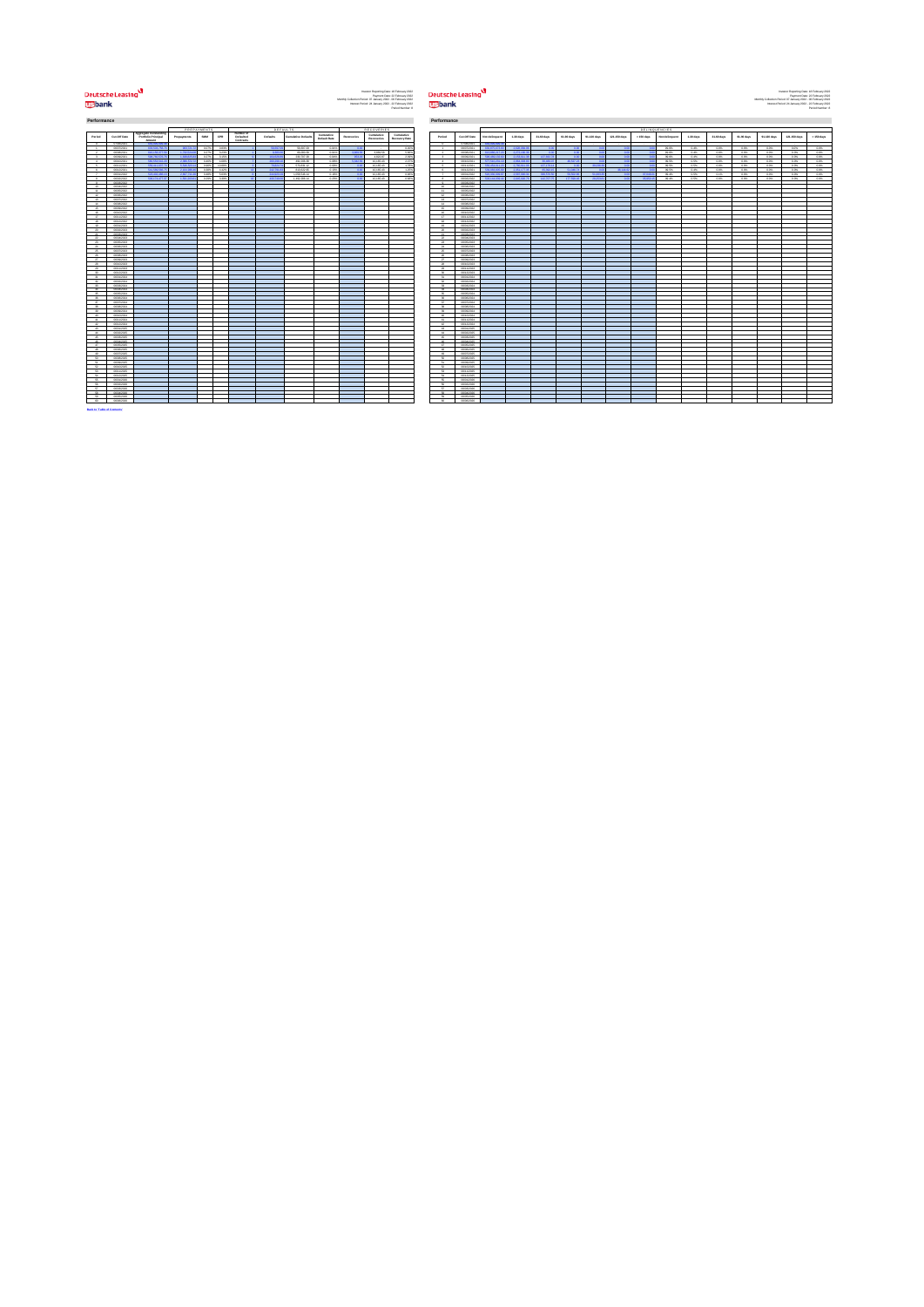

#### **Amortisation Schedule**

| Period   | <b>Cut-Off Date</b>      | <b>Aggregate Outstanding Portfolio</b><br><b>Principal Amount</b> | Amortisation                   |
|----------|--------------------------|-------------------------------------------------------------------|--------------------------------|
| $\Omega$ | 06/02/2022               | 506,174,477.37                                                    | 0.00                           |
| 1        | 06/03/2022               | 490,675,435.36                                                    | 15,499,042.01                  |
| 2        | 06/04/2022               | 475, 168, 467. 71                                                 | 15,506,967.65                  |
| 3        | 06/05/2022               | 459,361,085.48                                                    | 15,807,382.23                  |
| 4<br>5   | 06/06/2022               | 443,607,411.70                                                    | 15,753,673.78                  |
| 6        | 06/07/2022<br>06/08/2022 | 427,913,080.72<br>412,359,205.57                                  | 15,694,330.98<br>15,553,875.15 |
| 7        | 06/09/2022               | 397,298,991.31                                                    | 15,060,214.26                  |
| 8        | 06/10/2022               | 381,802,588.16                                                    | 15,496,403.15                  |
| 9        | 06/11/2022               | 366,506,326.32                                                    | 15,296,261.84                  |
| 10       | 06/12/2022               | 351,926,349.84                                                    | 14,579,976.48                  |
| 11       | 06/01/2023               | 337,524,078.33                                                    | 14,402,271.51                  |
| 12       | 06/02/2023               | 322,815,771.84                                                    | 14,708,306.49                  |
| 13       | 06/03/2023               | 307,944,681.80                                                    | 14,871,090.04                  |
| 14       | 06/04/2023               | 294,257,064.26                                                    | 13,687,617.54                  |
| 15       | 06/05/2023               | 280,628,322.80                                                    | 13,628,741.46                  |
| 16       | 06/06/2023               | 266,790,781.32                                                    | 13,837,541.48                  |
| 17       | 06/07/2023               | 253,418,289.02                                                    | 13,372,492.30                  |
| 18<br>19 | 06/08/2023               | 240,112,266.96                                                    | 13,306,022.06                  |
| 20       | 06/09/2023               | 226,455,383.81                                                    | 13,656,883.15                  |
| 21       | 06/10/2023<br>06/11/2023 | 214,238,329.56<br>201,831,638.34                                  | 12,217,054.25<br>12,406,691.22 |
| 22       | 06/12/2023               | 190,242,715.49                                                    | 11,588,922.85                  |
| 23       | 06/01/2024               | 178,494,761.82                                                    | 11,747,953.67                  |
| 24       | 06/02/2024               | 167,696,388.56                                                    | 10,798,373.26                  |
| 25       | 06/03/2024               | 156,807,509.48                                                    | 10,888,879.08                  |
| 26       | 06/04/2024               | 146,528,063.47                                                    | 10,279,446.01                  |
| 27       | 06/05/2024               | 136,221,017.00                                                    | 10,307,046.47                  |
| 28       | 06/06/2024               | 125,905,893.69                                                    | 10,315,123.31                  |
| 29       | 06/07/2024               | 115,860,103.42                                                    | 10,045,790.27                  |
| 30       | 06/08/2024               | 106,745,242.97                                                    | 9,114,860.45                   |
| 31       | 06/09/2024               | 97,994,898.83                                                     | 8,750,344.14                   |
| 32       | 06/10/2024               | 89,818,555.54                                                     | 8,176,343.29                   |
| 33       | 06/11/2024               | 82,110,148.05                                                     | 7,708,407.49                   |
| 34<br>35 | 06/12/2024               | 74,734,798.71                                                     | 7,375,349.34                   |
|          | 06/01/2025<br>06/02/2025 | 67,647,850.41<br>60,927,337.16                                    | 7,086,948.30<br>6,720,513.25   |
| 36<br>37 | 06/03/2025               |                                                                   |                                |
| 38       | 06/04/2025               | 54,886,362.58<br>49,698,079.37                                    | 6,040,974.58<br>5,188,283.21   |
| 39       | 06/05/2025               | 44,898,998.03                                                     | 4,799,081.34                   |
| 40       | 06/06/2025               | 38,812,543.09                                                     | 6,086,454.94                   |
| 41       | 06/07/2025               | 33,894,068.32                                                     | 4,918,474.77                   |
| 42       | 06/08/2025               | 29,361,323.33                                                     | 4,532,744.99                   |
| 43       | 06/09/2025               | 25,385,036.15                                                     | 3,976,287.18                   |
| 44       | 06/10/2025               | 21,052,160.98                                                     | 4,332,875.17                   |
| 45       | 06/11/2025               | 18,070,301.52                                                     | 2,981,859.46                   |
| 46       | 06/12/2025               | 15,800,914.85                                                     | 2,269,386.67                   |
| 47       | 06/01/2026               | 13,470,471.51                                                     | 2,330,443.34                   |
| 48       | 06/02/2026               | 11,367,109.14                                                     | 2,103,362.37                   |
| 49       | 06/03/2026               | 9,462,808.98                                                      | 1,904,300.16                   |
| 50       | 06/04/2026               | 8,038,656.60                                                      | 1,424,152.38                   |
| 51       | 06/05/2026               | 6,906,288.47                                                      | 1,132,368.13                   |
| 52       | 06/06/2026<br>06/07/2026 | 5,824,392.90                                                      | 1,081,895.57                   |
| 53<br>54 | 06/08/2026               | 4,779,263.65                                                      | 1,045,129.25<br>666,358.82     |
| 55       | 06/09/2026               | 4,112,904.83<br>3,166,007.07                                      | 946,897.76                     |
| 56       | 06/10/2026               | 2,704,304.92                                                      | 461,702.15                     |
| 57       | 06/11/2026               | 1,341,821.61                                                      | 1,362,483.31                   |
| 58       | 06/12/2026               | 869,359.47                                                        | 472,462.14                     |
| 59       | 06/01/2027               | 588,761.67                                                        | 280,597.80                     |
| 60       | 06/02/2027               | 119,057.41                                                        | 469,704.26                     |
| 61       | 06/03/2027               | 3,124.71                                                          | 115,932.70                     |
| 62       | 06/04/2027               |                                                                   | 3 124 71                       |
| 63       | 06/05/2027               | 0.00                                                              | 0.00                           |
| 64       | 06/06/2027               | 0.00                                                              | 0.00                           |
| 65       | 06/07/2027               | 0.00                                                              | 0.00                           |
| 66       | 06/08/2027               | 0.00                                                              | 0.00                           |
| 67       | 06/09/2027               | 0.00                                                              | 0.00                           |
| 68       | 06/10/2027               | 0.00                                                              | 0.00                           |
| 69       | 06/11/2027               | 0.00                                                              | 0.00                           |
| 70       | 06/12/2027               | 0.00                                                              | 0.00                           |
| 71       | 06/01/2028<br>06/02/2028 | 0.00                                                              | 0.00<br>0.00                   |
| 72<br>73 | 06/03/2028               | 0.00<br>0.00                                                      | 0.00                           |
| 74       | 06/04/2028               |                                                                   | 0.00                           |
| 75       | 06/05/2028               | 0.00<br>0.00                                                      | 0.00                           |
| 76       | 06/06/2028               | 0.00                                                              | 0.00                           |
| 77       | 06/07/2028               | 0.00                                                              | 0.00                           |
| 78       | 06/08/2028               | 0.00                                                              | 0.00                           |
| 79       | 06/09/2028               | 0.00                                                              | 0.00                           |
| 80       | 06/10/2028               | 0.00                                                              | 0.00                           |
| 81       | 06/11/2028               | 0.00                                                              | 0.00                           |
|          |                          |                                                                   |                                |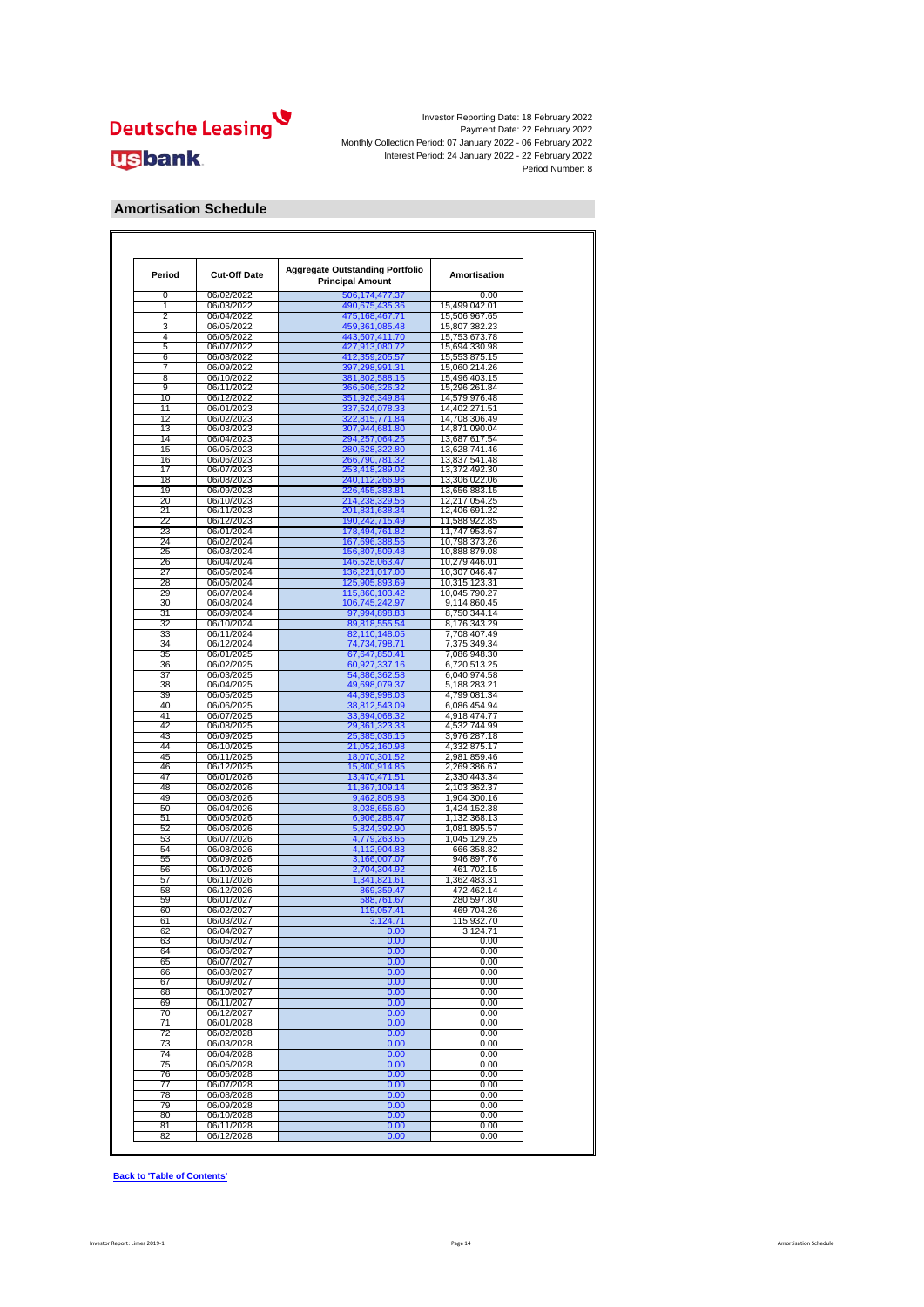

| Investor Reporting Date: 18 February 2022                     |  |
|---------------------------------------------------------------|--|
| Payment Date: 22 February 2022                                |  |
| Monthly Collection Period: 07 January 2022 - 06 February 2022 |  |
| Interest Period: 24 January 2022 - 22 February 2022           |  |
| Period Number: 8                                              |  |

#### **Stratification Tables**

| <b>Contract Type</b>                      | Number              | % of Number      | <b>Outstanding Principal Amount (EUR)</b>                   | % Outstanding Principal Amount           |
|-------------------------------------------|---------------------|------------------|-------------------------------------------------------------|------------------------------------------|
| Leasing                                   | 3,337               | 21.35%           | 141,401,570.72                                              | 27.94%                                   |
| Hire Purchase                             | 12,291              | 78.65%           | 364,772,906.65                                              | 72.06%                                   |
| <b>Grand Total</b>                        | 15,628              | 100.00%          | 506,174,477.37                                              | 100.00%                                  |
|                                           |                     |                  |                                                             |                                          |
|                                           |                     | % of Number      |                                                             |                                          |
| <b>Asset Type</b><br>Other Equipment      | Number<br>6,132     | 39.24%           | <b>Outstanding Principal Amount (EUR)</b><br>197,692,701.13 | % Outstanding Principal Amount<br>39.06% |
| <b>Construction Machinery</b>             | 3,115               | 19.93%           | 155,798,840.07                                              | 30.78%                                   |
| Vehicles                                  | 6,381               | 40.83%           | 152,682,936.17                                              | 30.16%                                   |
| <b>Grand Total</b>                        | 15,628              | 100.00%          | 506, 174, 477. 37                                           | 100.00%                                  |
|                                           |                     |                  |                                                             |                                          |
|                                           |                     |                  |                                                             |                                          |
| <b>Outstanding Principal Amount (EUR)</b> | Number              | % of Number      | <b>Outstanding Principal Amount (EUR)</b>                   | % Outstanding Principal Amount           |
| $0-10,000$                                | 4,847               | 31.01%<br>26.93% | 27, 175, 523.83                                             | 5.37%                                    |
| 10,000-20,000 [<br>20,000-30,000          | 4,209<br>2,205      | 14.11%           | 61,168,557.83<br>53,839,147.02                              | 12.08%<br>10.64%                         |
| 30,000-40,000                             | 1,306               | 8.36%            | 44,999,345.59                                               | 8.89%                                    |
| 40,000-50,000 [                           | 717                 | 4.59%            | 32, 183, 985.84                                             | 6.36%                                    |
| 50,000-60,000                             | 506                 | 3.24%            | 27,570,623.09                                               | 5.45%                                    |
| 60,000-70,000                             | 351                 | 2.25%            | 22,726,251.55                                               | 4.49%                                    |
| 70,000-80,000 [                           | 291                 | 1.86%            | 21,754,964.12                                               | 4.30%                                    |
| 80,000-90,000                             | 200                 | 1.28%            | 16,966,980.61                                               | 3.35%                                    |
| 90,000-100,000                            | 152                 | 0.97%            | 14,410,934.76                                               | 2.85%                                    |
| 100,000-150,000                           | 443                 | 2.83%            | 53,503,480.36                                               | 10.57%                                   |
| 150,000-200,000                           | 149                 | 0.95%            | 25,477,890.74                                               | 5.03%                                    |
| 200,000-250,000                           | 91                  | 0.58%            | 20,555,349.92                                               | 4.06%                                    |
| 250,000-300,000                           | 44                  | 0.28%            | 12,032,283.49                                               | 2.38%                                    |
| 300,000-350,000                           | 16                  | 0.10%            | 5,198,188.85                                                | 1.03%                                    |
| 350,000-400,000                           | 18                  | 0.12%            | 6,768,410.45                                                | 1.34%                                    |
| 400,000-450,000                           | 15                  | 0.10%            | 6,274,764.59                                                | 1.24%                                    |
| 450,000-500,000                           | 10                  | 0.06%            | 4,714,905.83                                                | 0.93%                                    |
| 500,000-1,000,000                         | 41                  | 0.26%            | 26,298,302.02                                               | 5.20%                                    |
| 1,000,000-2,000,000                       | 16                  | 0.10%            | 20,456,768.59                                               | 4.04%                                    |
| $=2,000,000$                              | $\mathbf{1}$        | 0.01%            | 2,097,818.29                                                | 0.41%                                    |
| <b>Grand Total</b>                        | 15,628              | 100.00%          | 506, 174, 477.37                                            | 100.00%                                  |
|                                           |                     |                  |                                                             |                                          |
| Max                                       | 2,097,818.29        |                  |                                                             |                                          |
| Min                                       | 381.18<br>32,388.95 |                  |                                                             |                                          |
| Average                                   |                     |                  |                                                             |                                          |
|                                           |                     |                  |                                                             |                                          |
| <b>Instalment (EUR)</b>                   | Number              | % of Number      | <b>Outstanding Principal Amount (EUR)</b>                   | % Outstanding Principal Amount           |
| $0 - 500$ [                               | 6,375               | 40.79%           | 60,077,136.36                                               | 11.87%                                   |
| 500-1,000                                 | 4,873               | 31.18%           | 101,014,155.60                                              | 19.96%                                   |
| 1,000-1,500                               | 1,827               | 11.69%           | 68, 182, 725.09                                             | 13.47%                                   |
| 1,500-2,000                               | 799                 | 5.11%            | 41,798,350.61                                               | 8.26%                                    |
| 2,000-2,500                               | 512                 | 3.28%            | 35,783,755.47                                               | 7.07%                                    |
| 2,500-3,000                               | 339                 | 2.17%            | 28, 134, 232. 76                                            | 5.56%                                    |
| $3,000-3,500$                             | 211                 | 1.35%            | 21,414,249.67                                               | 4.23%                                    |
| $3,500 - 4,000$                           | 174                 | 1.11%            | 18,867,971.22                                               | 3.73%                                    |
| 4,000-4,500                               | 101                 | 0.65%            | 11,486,689.38                                               | 2.27%                                    |
| 4,500-5,000                               | 74                  | 0.47%            | 10,339,247.17                                               | 2.04%                                    |
| 5,000-10,000                              | 224                 | 1.43%            | 46, 192, 824.83                                             | 9.13%                                    |
| 10,000-15,000<br>15,000-20,000            | 60<br>25            | 0.38%<br>0.16%   | 19,794,062.15<br>13, 179, 447. 42                           | 3.91%<br>2.60%                           |
|                                           | 16                  | 0.10%            |                                                             | 2.40%                                    |
| 20,000-25,000<br>25,000-30,000            | $\overline{7}$      | 0.04%            | 12, 132, 397.86<br>5,905,272.84                             | 1.17%                                    |
| 30,000-35,000                             | 4                   | 0.03%            | 3,455,575.06                                                | 0.68%                                    |
| 35,000-40,000                             | $\mathbf 2$         | 0.01%            | 2,451,589.32                                                | 0.48%                                    |
| $>= 40,000$                               | 5                   | 0.03%            | 5,964,794.56                                                | 1.18%                                    |
| <b>Grand Total</b>                        | 15,628              | 100.00%          | 506, 174, 477.37                                            | 100.00%                                  |
|                                           |                     |                  |                                                             |                                          |
| Max                                       | 69,164.00           |                  |                                                             |                                          |
| Min                                       | 56.00               |                  |                                                             |                                          |
| Average                                   | 1,083.41            |                  |                                                             |                                          |
| Weighted Average                          | 4,752.66            |                  |                                                             |                                          |
|                                           |                     |                  |                                                             |                                          |
| <b>Original Term</b>                      | Number              | % of Number      | <b>Outstanding Principal Amount (EUR)</b>                   | % Outstanding Principal Amount           |
| 12-24                                     | 18                  | 0.12%            | 208,910.24                                                  | 0.04%                                    |
| 24-36                                     | 297                 | 1.90%            | 5,980,833.79                                                | 1.18%                                    |
| 36-48                                     | 2,342               | 14.99%           | 37,366,076.76                                               | 7.38%                                    |
| 48-60                                     | 4,709               | 30.13%           | 120,079,382.69                                              | 23.72%                                   |
| 60-72                                     | 5,854               | 37.46%           | 222,191,698.79                                              | 43.90%                                   |
| $72 - 84$                                 | 2,274               | 14.55%           | 114,192,821.13                                              | 22.56%                                   |
| $>= 84$                                   | 134                 | 0.86%            | 6,154,753.97                                                | 1.22%                                    |
| <b>Grand Total</b>                        | 15,628              | 100.00%          | 506, 174, 477.37                                            | 100.00%                                  |
| Max                                       | 84.00               |                  |                                                             |                                          |
| Min                                       | 18.00               |                  |                                                             |                                          |
| Average                                   | 54.90               |                  |                                                             |                                          |
| Weighted Average                          | 58.83               |                  |                                                             |                                          |
|                                           |                     |                  |                                                             |                                          |
|                                           |                     |                  |                                                             |                                          |
| Seasoning                                 | Number              | % of Number      | <b>Outstanding Principal Amount (EUR)</b>                   | % Outstanding Principal Amount           |
| $0 - 12$                                  | 965                 | 6.17%            | 40,083,716.75                                               | 7.92%                                    |
| 12-24                                     | 6,681               | 42.75%           | 252,372,515.72                                              | 49.86%                                   |
| 24-36                                     | 5,834               | 37.33%           | 172,571,470.24                                              | 34.09%                                   |
| 36-48<br>$=48$                            | 1,406<br>742        | 9.00%<br>4.75%   | 29,747,646.78<br>11,399,127.88                              | 5.88%<br>2.25%                           |
| <b>Grand Total</b>                        | 15,628              | 100.00%          | 506, 174, 477.37                                            | 100.00%                                  |
|                                           |                     |                  |                                                             |                                          |
| Max                                       | 78.00               |                  |                                                             |                                          |
| Min                                       | 9.00                |                  |                                                             |                                          |
| Average                                   | 25.11               |                  |                                                             |                                          |
| Weighted Average                          | 22.81               |                  |                                                             |                                          |
|                                           |                     |                  |                                                             |                                          |
| <b>Remaining Term</b>                     | Number              | % of Number      | <b>Outstanding Principal Amount (EUR)</b>                   | % Outstanding Principal Amount           |
|                                           |                     |                  |                                                             |                                          |
| $24$                                      | 5,531               | 35.39%           | 89,052,520.58<br>146,298,122.33                             | 17.59%                                   |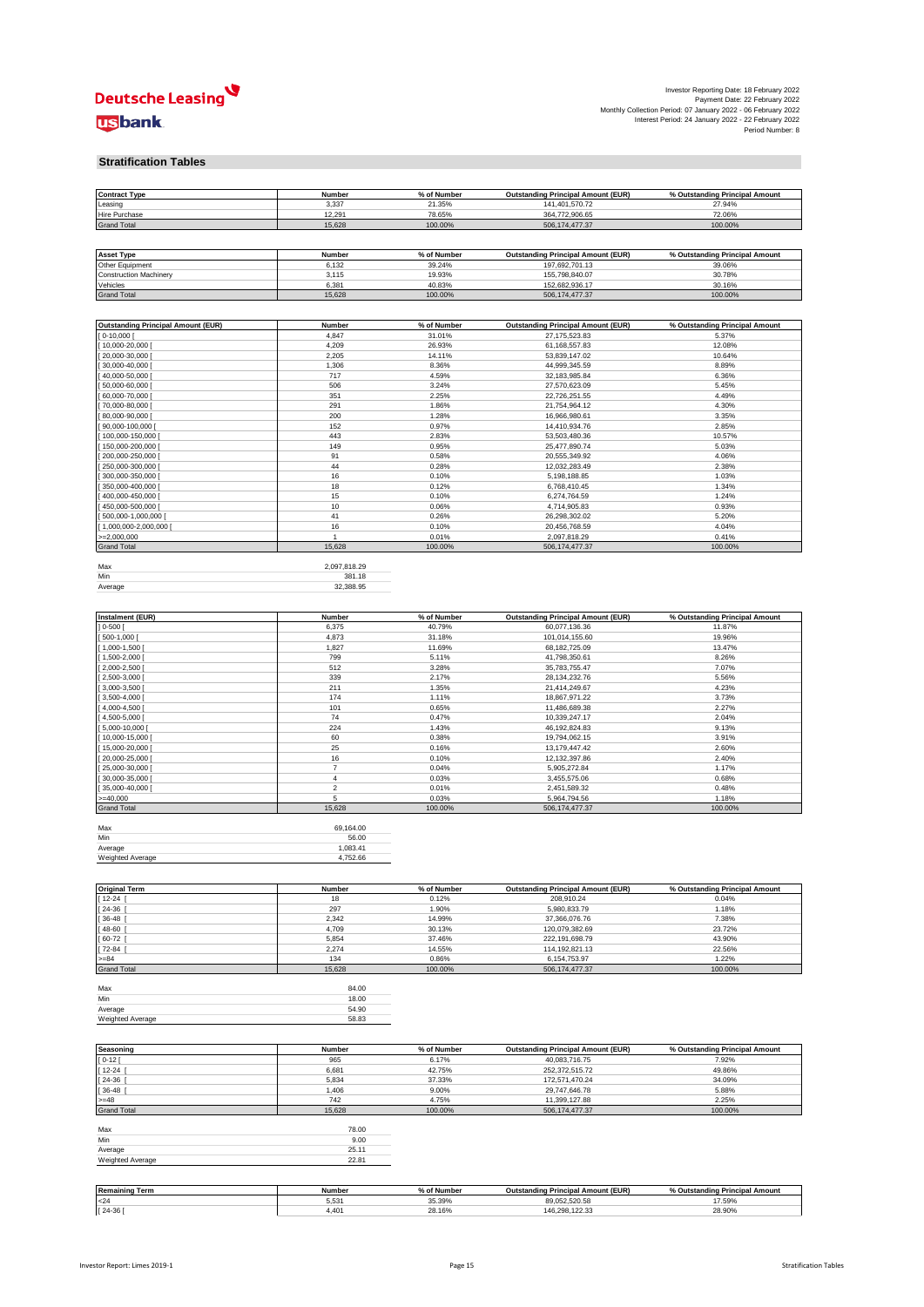| $[36 - 48]$        | 4,051  | 25.92%  | 178,836,766.34 | 35.33%  |
|--------------------|--------|---------|----------------|---------|
| $[48 - 60]$        | 1,492  | 9.55%   | 81,508,855.46  | 16.10%  |
| $[60 - 72]$        | 153    | 0.98%   | 10,478,212.66  | 2.07%   |
| <b>Grand Total</b> | 15.628 | 100.00% | 506,174,477.37 | 100.00% |
|                    |        |         |                |         |
| Max                | 63.00  |         |                |         |
| Min                | 4.00   |         |                |         |
| Average            | 29.79  |         |                |         |
| Weighted Average   | 36.02  |         |                |         |

| <b>Origination Year</b> | Number | % of Number | <b>Outstanding Principal Amount (EUR)</b> | % Outstanding Principal Amount |
|-------------------------|--------|-------------|-------------------------------------------|--------------------------------|
| 2015                    |        | 0.06%       | 58.172.99                                 | 0.01%                          |
| 2016                    | 127    | 0.81%       | 2.161.989.07                              | 0.43%                          |
| 2017                    | 509    | 3.26%       | 7.482.442.65                              | 1.48%                          |
| 2018                    | 1.273  | 8.15%       | 26,856,718.32                             | 5.31%                          |
| 2019                    | 4.949  | 31.67%      | 141,692,384.44                            | 27.99%                         |
| 2020                    | 7.005  | 44.82%      | 253,822,595.14                            | 50.15%                         |
| 2021                    | 1.756  | 11.24%      | 74.100.174.76                             | 14.64%                         |
| <b>Grand Total</b>      | 15.628 | 100.00%     | 506.174.477.37                            | 100.00%                        |

| <b>Maturity Year</b> | Number | % of Number | <b>Outstanding Principal Amount (EUR)</b> | % Outstanding Principal Amount |
|----------------------|--------|-------------|-------------------------------------------|--------------------------------|
| 2022                 | 1.518  | 9.71%       | 12.691.151.04                             | 2.51%                          |
| 2023                 | 3,691  | 23.62%      | 68.487.033.56                             | 13.53%                         |
| 2024                 | 4.366  | 27.94%      | 141.168.627.85                            | 27.89%                         |
| 2025                 | 4.164  | 26.64%      | 177.951.626.82                            | 35.16%                         |
| 2026                 | 1.688  | 10.80%      | 92.458.522.69                             | 18.27%                         |
| 2027                 | 201    | 1.29%       | 13.417.515.41                             | 2.65%                          |
| <b>Grand Total</b>   | 15.628 | 100.00%     | 506.174.477.37                            | 100.00%                        |

| Lessees (Top 20)   | Number         | % of Number | <b>Outstanding Principal Amount (EUR)</b> | % Outstanding Principal Amount |
|--------------------|----------------|-------------|-------------------------------------------|--------------------------------|
|                    | 9              | 0.06%       | 2,107,798.53                              | 0.42%                          |
| 2                  |                | 0.01%       | 2,097,818.29                              | 0.41%                          |
| 3                  | $\overline{2}$ | 0.01%       | 2,071,717.60                              | 0.41%                          |
|                    | $\overline{2}$ | 0.01%       | 2,030,377.06                              | 0.40%                          |
| 5                  | $\overline{z}$ | 0.04%       | 1,948,550.08                              | 0.38%                          |
| 6                  | 10             | 0.06%       | 1,774,831.60                              | 0.35%                          |
|                    |                | 0.01%       | 1,592,967.16                              | 0.31%                          |
| 8                  | 8              | 0.05%       | 1,529,749.52                              | 0.30%                          |
| 9                  |                | 0.03%       | 1,518,844.44                              | 0.30%                          |
| 10                 | $\overline{2}$ | 0.01%       | 1,459,971.08                              | 0.29%                          |
| 11                 | 8              | 0.05%       | 1,459,948.92                              | 0.29%                          |
| 12                 |                | 0.01%       | 1,428,042.05                              | 0.28%                          |
| 13                 | $\mathfrak{p}$ | 0.01%       | 1,389,264.53                              | 0.27%                          |
| 14                 |                | 0.01%       | 1,346,203.38                              | 0.27%                          |
| 15                 |                | 0.03%       | 1,337,342.20                              | 0.26%                          |
| 16                 | 9              | 0.06%       | 1,289,527.73                              | 0.25%                          |
| 17                 | 5              | 0.03%       | 1,268,624.89                              | 0.25%                          |
| 18                 |                | 0.01%       | 1,252,219.97                              | 0.25%                          |
| 19                 | $\overline{2}$ | 0.01%       | 1,211,495.40                              | 0.24%                          |
| 20                 |                | 0.01%       | 1,206,848.38                              | 0.24%                          |
| <b>Grand Total</b> | 15,628         | 100.00%     | 506, 174, 477.37                          | 100.00%                        |

| Lessee Groups (Top 20) | Number         | % of Number | <b>Outstanding Principal Amount (EUR)</b> | % Outstanding Principal Amount |
|------------------------|----------------|-------------|-------------------------------------------|--------------------------------|
|                        | 13             | 0.08%       | 4,105,497.53                              | 0.81%                          |
|                        | 41             | 0.26%       | 3,402,080.80                              | 0.67%                          |
|                        | 22             | 0.14%       | 2,509,766.21                              | 0.50%                          |
|                        | 9              | 0.06%       | 2,120,274.49                              | 0.42%                          |
|                        |                | 0.01%       | 2,097,818.29                              | 0.41%                          |
|                        | $\overline{2}$ | 0.01%       | 2,071,717.60                              | 0.41%                          |
|                        | $\mathfrak{p}$ | 0.01%       | 2,030,377.06                              | 0.40%                          |
| l8                     | 15             | 0.10%       | 1,803,238.14                              | 0.36%                          |
|                        | 10             | 0.06%       | 1,774,831.60                              | 0.35%                          |
| 10                     | 20             | 0.13%       | 1,770,075.81                              | 0.35%                          |
| 11                     | 9              | 0.06%       | 1,639,816.00                              | 0.32%                          |
| 12                     |                | 0.01%       | 1,592,967.16                              | 0.31%                          |
| 13                     | 6              | 0.04%       | 1,581,382.85                              | 0.31%                          |
| 14                     | $\mathfrak{p}$ | 0.01%       | 1,543,189.35                              | 0.30%                          |
| 15                     | $\overline{2}$ | 0.01%       | 1,459,971.08                              | 0.29%                          |
| 16                     | 8              | 0.05%       | 1,459,948.92                              | 0.29%                          |
| 17                     |                | 0.01%       | 1,428,042.05                              | 0.28%                          |
| 18                     | $\mathfrak{p}$ | 0.01%       | 1,389,264.53                              | 0.27%                          |
| 19                     | 9              | 0.06%       | 1.352.383.29                              | 0.27%                          |
| 20                     |                | 0.01%       | 1,346,203.38                              | 0.27%                          |
| <b>Grand Total</b>     | 15,628         | 100.00%     | 506, 174, 477.37                          | 100.00%                        |

| <b>Payment Method</b> | Number | % of Number | <b>Outstanding Principal Amount (EUR)</b> | % Outstanding Principal Amount |
|-----------------------|--------|-------------|-------------------------------------------|--------------------------------|
| <b>Direct Debit</b>   | 15.627 | 99.99%      | 506.152.464.65                            | 100.00%                        |
| <b>Bank Transfer</b>  |        | 0.01%       | 22.012.72                                 | 0.00%                          |
| <b>Grand Total</b>    | 15.628 | 100.00%     | 506.174.477.37                            | 100.00%                        |

| <b>Payment Frequency</b> | Number | % of Number | <b>Outstanding Principal Amount (EUR)</b>            | % Outstanding Principal Amount |
|--------------------------|--------|-------------|------------------------------------------------------|--------------------------------|
| Monthly                  | 15.628 | 100.00%     | 477.05<br>506<br>$\overline{\phantom{a}}$<br>.477.31 | 100.00%                        |
| <b>Grand Total</b>       | 15.628 | 100.00%     | 477.37<br>506                                        | 100.00%                        |
|                          |        |             |                                                      |                                |

| <b>Payment Day</b>   | Number | % of Number | <b>Outstanding Principal Amount (EUR)</b> | % Outstanding Principal Amount |
|----------------------|--------|-------------|-------------------------------------------|--------------------------------|
|                      | 15.597 | 99.80%      | 503.528.554.70                            | 99.48%                         |
| 15                   | 31     | 0.20%       | 2.645.922.67                              | 0.52%                          |
| <b>Grand Total</b>   | 15.628 | 100.00%     | 506.174.477.37                            | 100.00%                        |
|                      |        |             |                                           |                                |
| <b>Discount Rate</b> | Number | % of Number | <b>Outstanding Principal Amount (EUR)</b> | % Outstanding Principal Amount |
| 4.0%                 | 15.628 | 100.00%     | 506.174.477.37                            | 100.00%                        |
| <b>Grand Total</b>   | 15.628 | 100.00%     | 506.174.477.37                            | 100.00%                        |

| <b>NACE</b>                                   | Number | % of Number | <b>Outstanding Principal Amount (EUR)</b> | % Outstanding Principal Amount |
|-----------------------------------------------|--------|-------------|-------------------------------------------|--------------------------------|
| A - Agriculture, Forestry and Fishing         | 646    | 4.13%       | 19,861,089.09                             | 3.92%                          |
| B - Mining and Quarrying                      | 82     | 0.52%       | 6.907.598.04                              | 1.36%                          |
| C - Manufacturing                             | 2.106  | 13.48%      | 88.229.798.64                             | 17.43%                         |
| D - Electricity, Gas, Steam and Air Condition | 57     | 0.36%       | 3.254.304.75                              | 0.64%                          |
| E - Water Supply; Sewerage, Waste Managmnt, R | 301    | 1.93%       | 20.041.297.38                             | 3.96%                          |
| F - Construction                              | 3.311  | 21.19%      | 97.574.594.28                             | 19.28%                         |
| G - Wholesale, Retail Trade, Repair of Motor  | 2.362  | 15.11%      | 64.248.185.26                             | 12.69%                         |
| H - Transportation and Storage                | 1.506  | 9.64%       | 55.478.272.52                             | 10.96%                         |
| - Accommodation and Food Service Activiti     | 459    | 2.94%       | 7.799.650.64                              | 1.54%                          |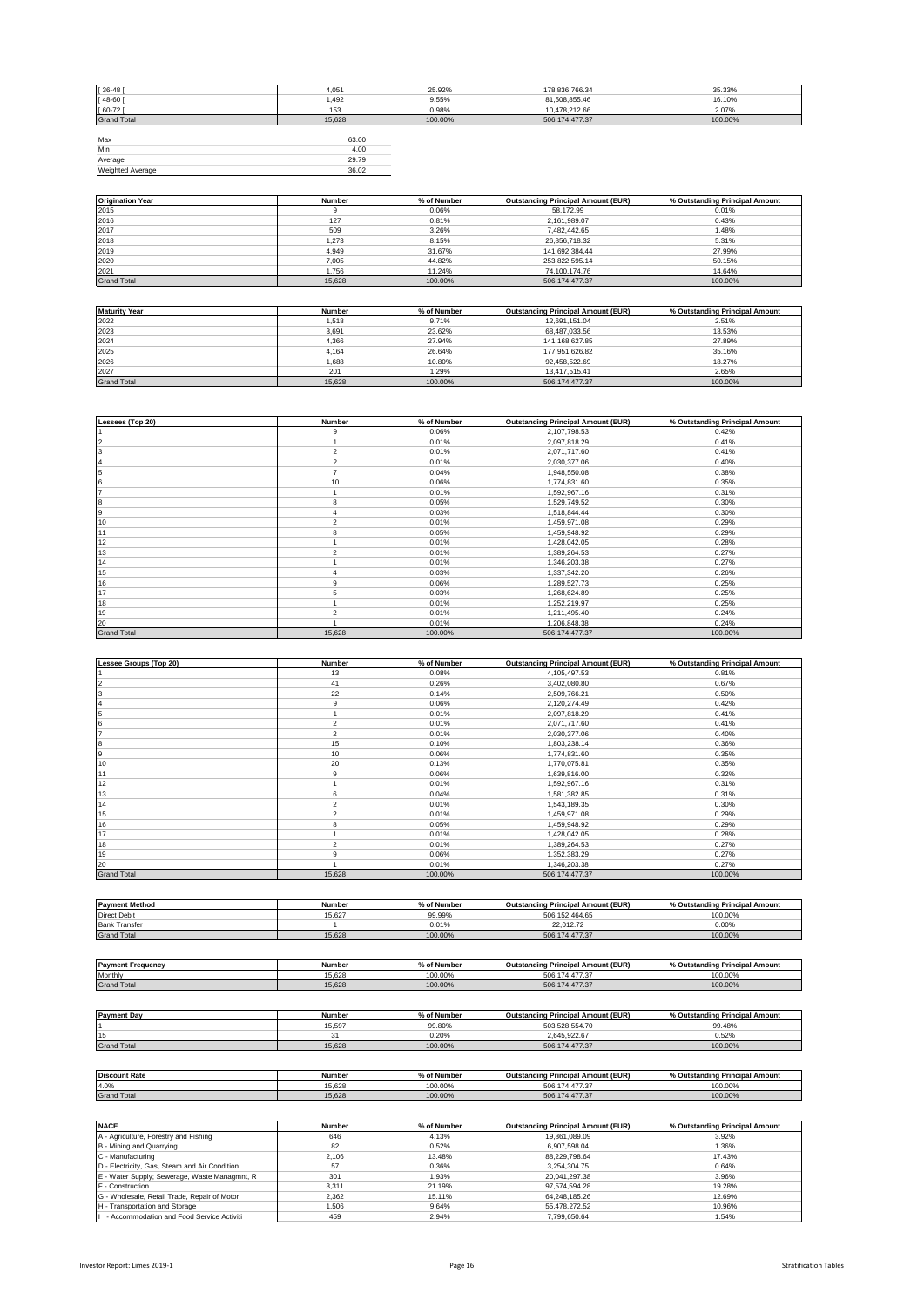| J - Information and Communication             | 156    | 1.00%   | 4.603.546.72   | 0.91%   |
|-----------------------------------------------|--------|---------|----------------|---------|
| K - Financial and Insurance Activities        | 128    | 0.82%   | 4.790.209.26   | 0.95%   |
| L - Real Estate Activities                    | 343    | 2.19%   | 13.180.459.59  | 2.60%   |
| M - Professional, Scientific and Technical Ac | 838    | 5.36%   | 22.648.841.00  | 4.47%   |
| N - Administrative and Support Service Activi | 1.975  | 12.64%  | 67.098.674.47  | 13.26%  |
| O - Public Adm. and Defence; Compulsory Socia | 42     | 0.27%   | 1.354.633.63   | 0.27%   |
| P - Education                                 | 104    | 0.67%   | 1.438.302.74   | 0.28%   |
| Q - Human Health and Social Work Activities   | 601    | 3.85%   | 13.774.477.61  | 2.72%   |
| R - Arts, Entertainment and Recreation        | 211    | 1.35%   | 4.807.132.69   | 0.95%   |
| S - Other Service Activities                  | 385    | 2.46%   | 8.878.165.27   | 1.75%   |
| T - Act. of Households as Employers; Undiff.  |        | 0.01%   | 3.931.99       | 0.00%   |
| U - Activities of Extraterritorial Organisati | 13     | 0.08%   | 201.311.80     | 0.04%   |
| <b>Grand Total</b>                            | 15,628 | 100.00% | 506.174.477.37 | 100.00% |

| <b>Federal State</b> | <b>Number</b> | % of Number | <b>Outstanding Principal Amount (EUR)</b> | % Outstanding Principal Amount |
|----------------------|---------------|-------------|-------------------------------------------|--------------------------------|
| Baden-Württemberg    | 1.827         | 11.69%      | 58.247.391.21                             | 11.51%                         |
| Bayern               | 2.388         | 15.28%      | 80, 141, 217. 44                          | 15.83%                         |
| <b>Berlin</b>        | 219           | 1.40%       | 12,830,175.90                             | 2.53%                          |
| Brandenburg          | 527           | 3.37%       | 17, 170, 833. 14                          | 3.39%                          |
| Bremen               | 73            | 0.47%       | 2,654,012.14                              | 0.52%                          |
| Hamburg              | 382           | 2.44%       | 13,439,320.27                             | 2.66%                          |
| Hessen               | 1.516         | 9.70%       | 47.617.623.24                             | 9.41%                          |
| Mecklenburg-Vorpomm. | 458           | 2.93%       | 17.303.852.29                             | 3.42%                          |
| Niedersachsen        | 1.673         | 10.71%      | 50.403.088.18                             | 9.96%                          |
| Nordrhein-Westfalen  | 2,989         | 19.13%      | 91,540,235.44                             | 18.08%                         |
| Rheinland-Pfalz      | 811           | 5.19%       | 28,794,761.67                             | 5.69%                          |
| Saarland             | 184           | 1.18%       | 6,236,337.41                              | 1.23%                          |
| Sachsen              | 654           | 4.18%       | 19.596.257.55                             | 3.87%                          |
| Sachsen-Anhalt       | 448           | 2.87%       | 19,135,178.10                             | 3.78%                          |
| Schleswig-Holstein   | 903           | 5.78%       | 22,998,101.51                             | 4.54%                          |
| Thüringen            | 576           | 3.69%       | 18,066,091.88                             | 3.57%                          |
| <b>Grand Total</b>   | 15,628        | 100.00%     | 506, 174, 477.37                          | 100.00%                        |